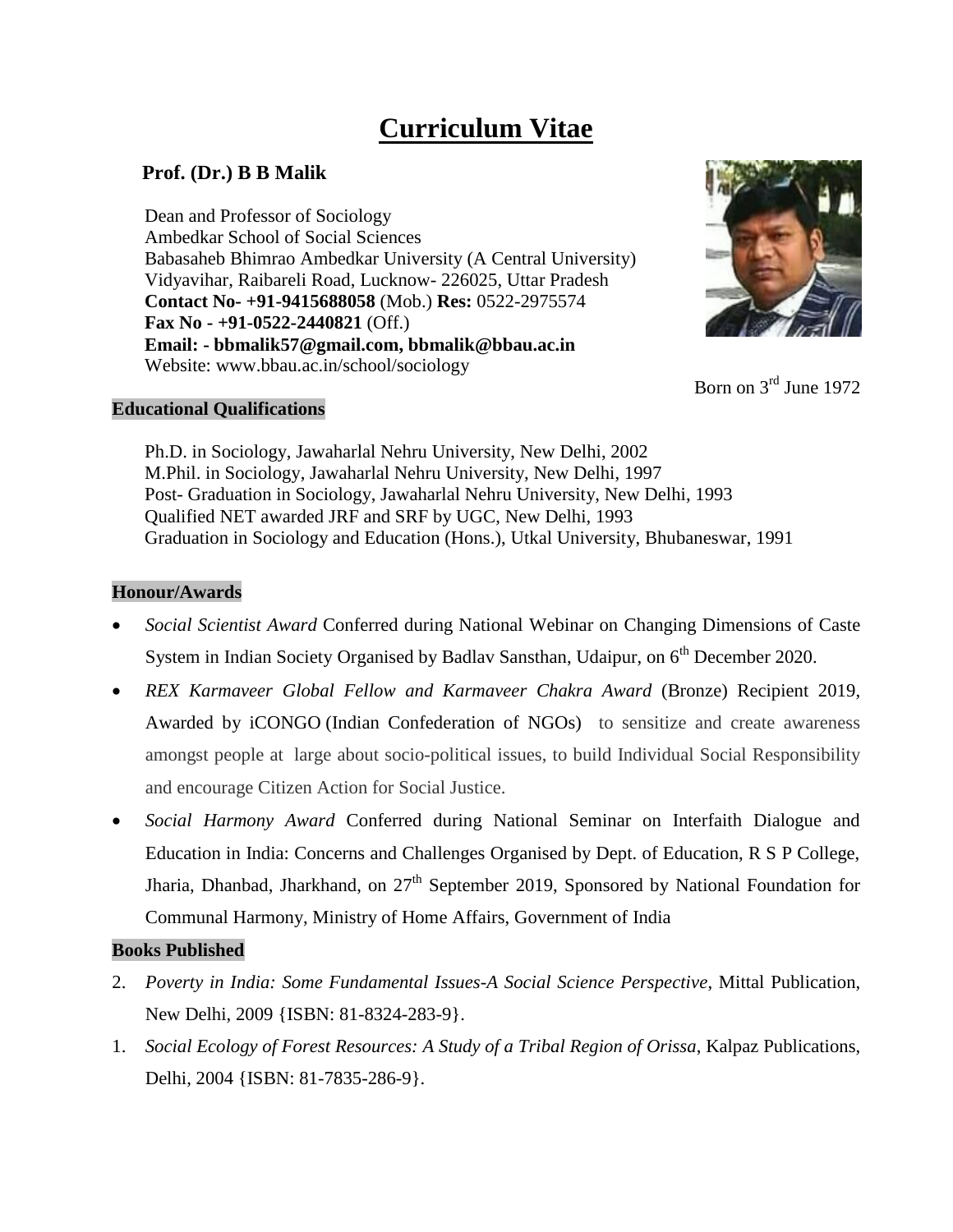#### **Book Chapters**

- 15. "Tribal Development and Social Exclusion: Nuances of Alternative Development Paradigm"*, Tribes in Transition: Contemporary Discourses,* Sudheer Srivastava & Saubhagya Ranjan Padhi (ed.), Gyan Publishing House, New Delhi, 2020, ISBN No. - 978-81-2129884 (Page No. 95-106) (with Saubhagya)
- 14. "Profile of Dalit Women in Panchayati Raj: A Field View from Eastern Uttar Pradesh" *Women Empowerment: Perspectives and Dimensions,* M. M. Verma (ed.), Serials Publications Pvt. Ltd., New Delhi, 2017, ISBN No. - 978-81-933190-1-7 (Page No. 513-540)
- 13. "Dr. B.R. [Ambedkar on Education: A Clarion Call for Renaissance in India"](https://kbget1-a.akamaihd.net/koboid-prod-public/12_chapter5.xhtml), *Babasaheb Bhimrao Ambedkar's Vision of Education: Message for Teachers and Teacher Educators*, R. C. Sobti *et al.* (ed.), Narendra Publication House, Delhi 2016, ISBN No. – 978-93-84337-78-7 (Page No. 105-125)
- 12. "Dr. Ambedkar's Life-world of Justice: The Budhmaya Bharat", *Celebration of the 125th Birth Anniversary of Dr. Bhimrao Ramji Ambedkar,* Arun Gautam ( Convener) Mississauga Palace, 2360 Lucknow Drive, Mississauga, Ontario, Canada, June 4, 2016 (Page 16-17)
- 11. "Democracy, Political Participation and Panchayat Raj: Issues and Challenges in Uttar Pradesh"*, Indian Democracy: Dimensions, Dilemmas and Inclusive Justice*, Amarnath Paswan (ed.), Victorious Publisher, New Delhi, 2016, ISBN No-978-93-84224-39- 4 (Page No. 244- 254).
- 10. "Dr. Ambedkar aur Rajya Samajbad ki Abdharana" *Hasiye ka Samaj ebam Dr. Ambedkar,*  Amarnath Paswan (ed.), Times Publications, New Delhi, 2015, ISBN No-978-93-83315-09-3 (Page No. 1-9).
- 9*.* "Caste Based Exclusion and Inclusion of Dalits in Eastern Uttar Pradesh: A Sociological Interpolation", *Caste Based Exclusion*, Jagan Karade (ed.), Rawat Publisher, Jaipur*,* 2015, ISBN No-978-81-316-0706 (Page No. 76-94).
- 8. "Poverty Alleviation Measures and Dalits of Eastern Uttar Pradesh: The Need for Structural Transformation", in Jagan Karade (ed.) *Caste Discrimination in Modern India,* Rawat Publisher, Jaipur, 2015, ISBN No-978-81-316-0703-9 (Page No. 72- 90).
- 7. "Globalization, Social Exclusion and Social Justice: Some Reflections on Dalits of India", in Iswar Modi (ed.), *Gender, Identity and Multiple Marginalities.*{*Essays in Honour of Prof.*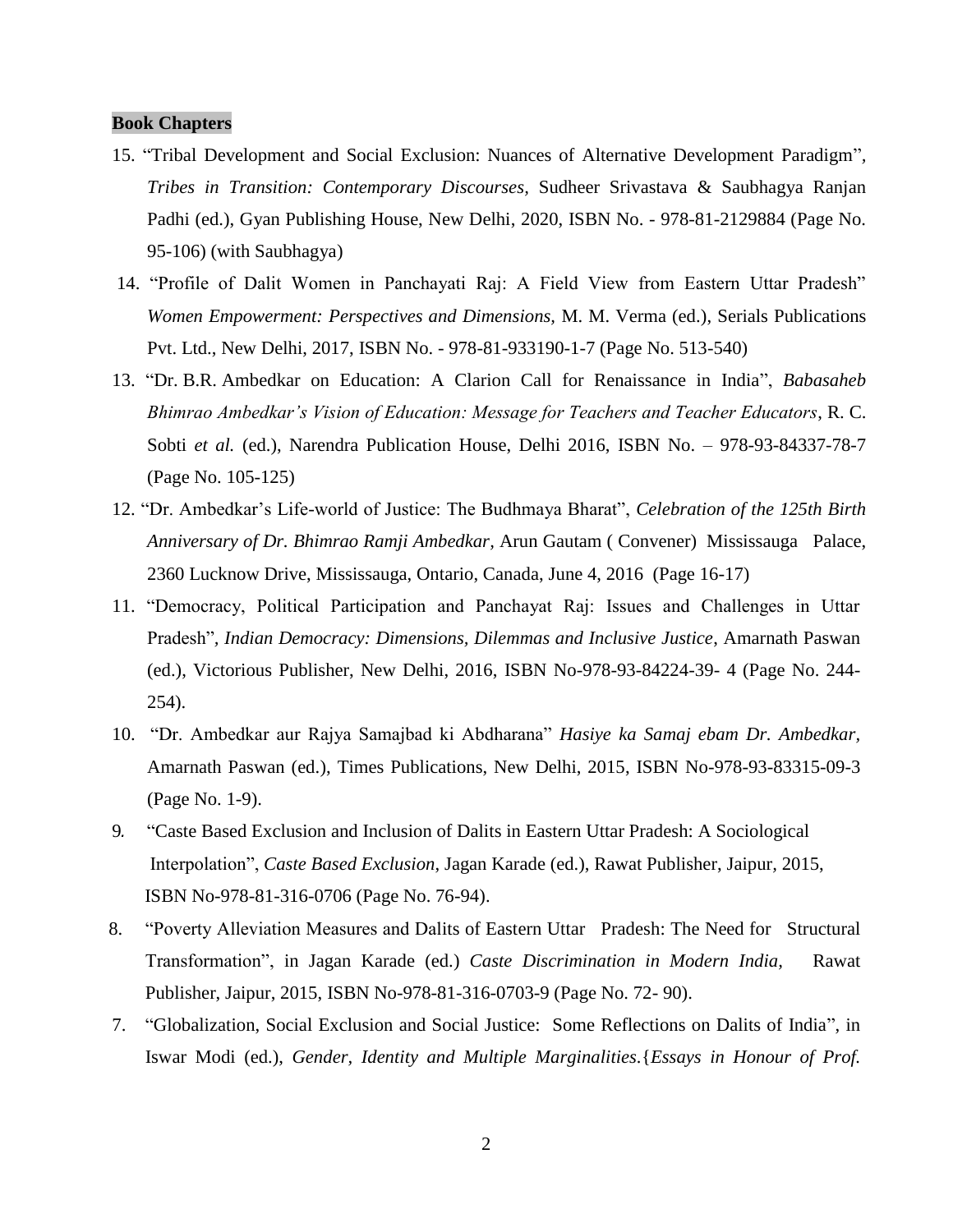*Yogendra Singh}*, Rawat Publisher, Jaipur, 2015, ISBN No-978-81-316-0667-4(Page No. 279- 296).

- 6. "Social Exclusion, Poverty and the Health of Dalits in U.P: A Reflection from Field", in Ashish Saxena (ed.), *Marginality, Exclusion and Social Justice,* Rawat Publisher, Jaipur, 2013, ISBN No-978-81-316-0568-4(Page No. 306- 325).
- 5. "Environmental Movement", in Surendra Singh (ed.) *Encyclopedia of Social Work in India, Volume-2* Third Edition*,* New Royal Book Company, Lucknow, 2012, {ISBN No-978-93- 80685-50-2} (Page No. 397- 408).
- 4. "Poverty, Social Exclusion and the Status of Dalits in Rural India: A Sociological Perspective", in M.M. Verma (ed.), *Empowerment of Weaker Sections in India: Perspectives and Approaches,* Serial Publication, New Delhi, 2011, {ISBN No- 9788183874779} (Page No. 125-141).
- 3. "Profile of Lower Caste Women in Panchayati Raj: A Study of Uttar Pradesh State of India", in Subhash Chandra Verma (ed.), *Sociography of the Indian Women: Some Studies in Various Approaches*, Lulu Publications, U.S.A. e publication available at [www.lulu.com,](http://www.lulu.com/) 2011, {ISBN No. 978-1-105-18229-7} (Page No. 3-23).
- 2. "Deplorable Educational Situation of Tribals: Genesis, Cause and Concern", in Soubhagya Ranjan Padhi, (ed.) *Educational Scenario of Tribes in India: Current Issues and Concerns***,**  Manglam Publication, New-Delhi, 2011, (ISBN No - 978-81-89972-34-9) (Page No. 409 - 416).
- 1. "Domestic Violence: A Sociological Exploration", in P.K. Kar (ed.) *Domestic Violence: Need for Legal Awareness,* Dominant Publishers & Distributors, Delhi 2009, {ISBN 8178886839} (Page No. 21–27).

## **Manuscript Reviewed**

-- Re-reading Do Haath as an Intersectional Text: Ismat Chughtai and Dalits, for *Contemporary Voice of Dalits,* Sage Publication, September 2020

--Towards an Inclusive Education in Tribal Areas of Odisha: An Empirical Analysis for *Educational Researcher*, Sage Publication, September 2020

--The new book proposal '*Political Economy of Social Exclusion and Policy of Inclusion: Varying Contexts and Perspectives*' Springer Publisher 2020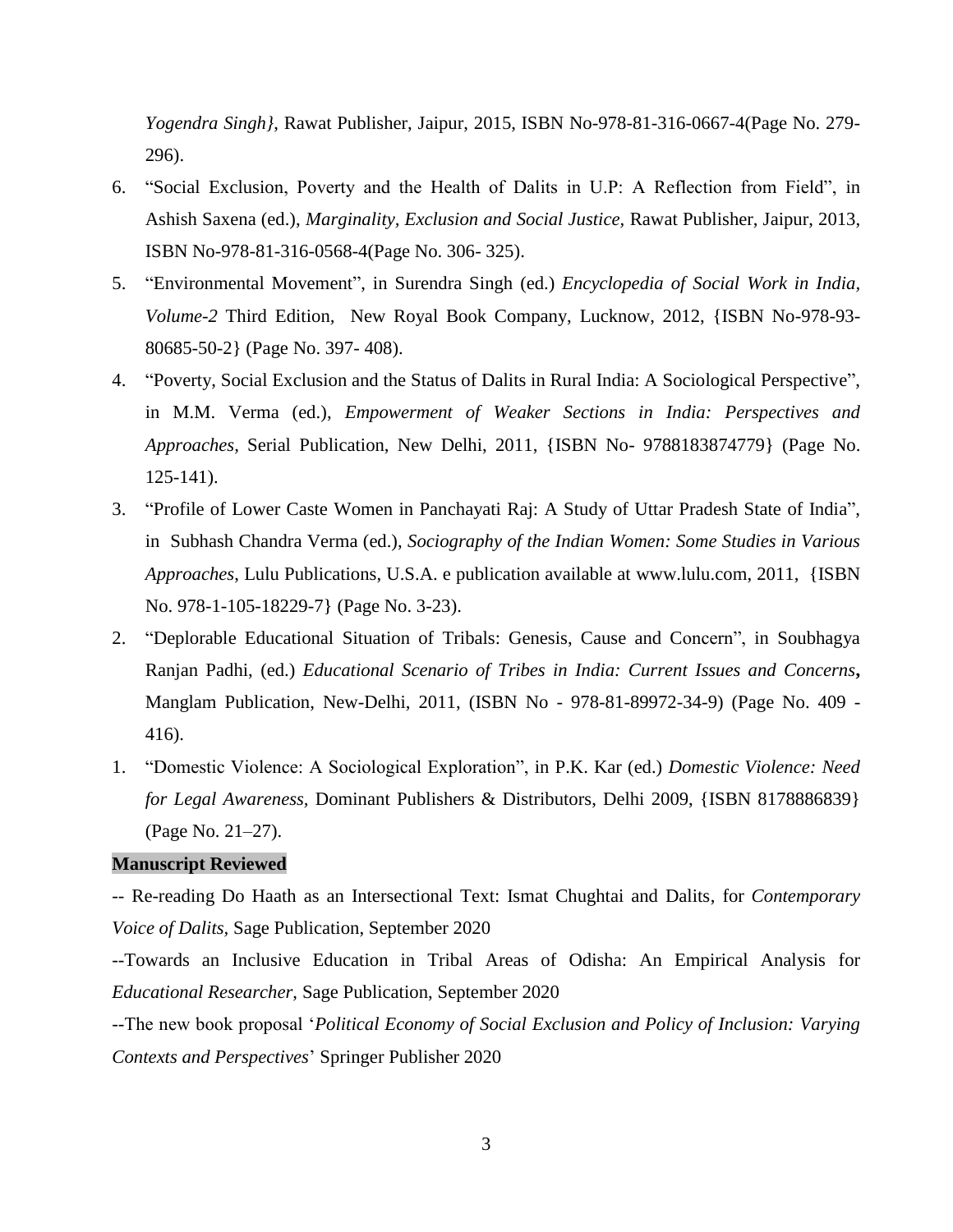-- An Ethnographic Manifestation of Religious Life of Gadaba Tribe in its Changing Dimensions for *Journal of Religion and Health,* Springer-Nature Publication

#### **Paper Published in International Seminar Proceedings**

- 3. "Poverty, Education and Empowerment of Dalits: A Sociological Exploration" in Proceeding of IAC-TLEl 2016 in Budapest, Hungary 8-9, July 2016, Publisher: Czech Technical University in Prague, ISBN 978-80-906231-3-2, pp. 23-31
- 2. "Economics of Poverty and Social Exclusion of Dalits in Eastern Uttar Pradesh, India" Proceedings of IAC-MEM in Bratislava, Slovakia 6-7 July 2016, Publisher: Czech Technical University in Prague, ISBN 978-80- 906231-0-1, pp. 15-27
- 1. "Barriers to Learning: Dalits in Post-Independent India" in Proceedings of  $3<sup>rd</sup>$  International Conference of Education, Research and Innovation, Madrid, Spain, 15-17 November, 2010, ISBN:978-84-614-2439-9, ISSN: 2340-1095, Publisher: IATED, pp. 409-416

#### **Self-study Material for Open Distance Learning (ODL) Programme**

- 4. "Understanding Development" for B A (Sociology) IGNOU, New Delhi (Submitted)
- 3. "Ideal Society" Certificate course on Dr. B.R. Ambedkar (Sociology) IGNOU, New Delhi, 2018
- *2.* "Poverty and Sustainable Livelihood", M.A. (Sociology) IGNOU, New Delhi (Submitted).
- 1. *"Nagariya Kendro ka Bargikaran"*, MASY-09, Block 3, Uttar Pradesh Rajashree Tondon Open University (UPRTOU), Allahabad, 2009 (available at [http://www.uprtou.ac.in/other\\_pdf/MASY\\_09.pdf,](http://www.uprtou.ac.in/other_pdf/MASY_09.pdf) page 164 onwards).

#### **Research Work Undertaken**

**Major Research Project**- "*Poverty and Social Exclusion among Dalits: A Sociological Study of Varanasi (Eastern Uttar Pradesh)"*. University Grants Commission, New Delhi, 2008-2011.

**Research Report** {Co-authored} *- "Impact Assessment of Poverty Eradication Programmes in Kalahandi District of Orissa."* The study was undertaken in Kalahandi district to assess the impact of poverty eradication programmes. It is an interdisciplinary study by economists and sociologists.

**Development Manual -** *"Manual for the Integrated Development of Gonds in Orissa"*. This manual has been prepared after an intensive study where action plan has been suggested for the development of Gond tribes of Orissa**.**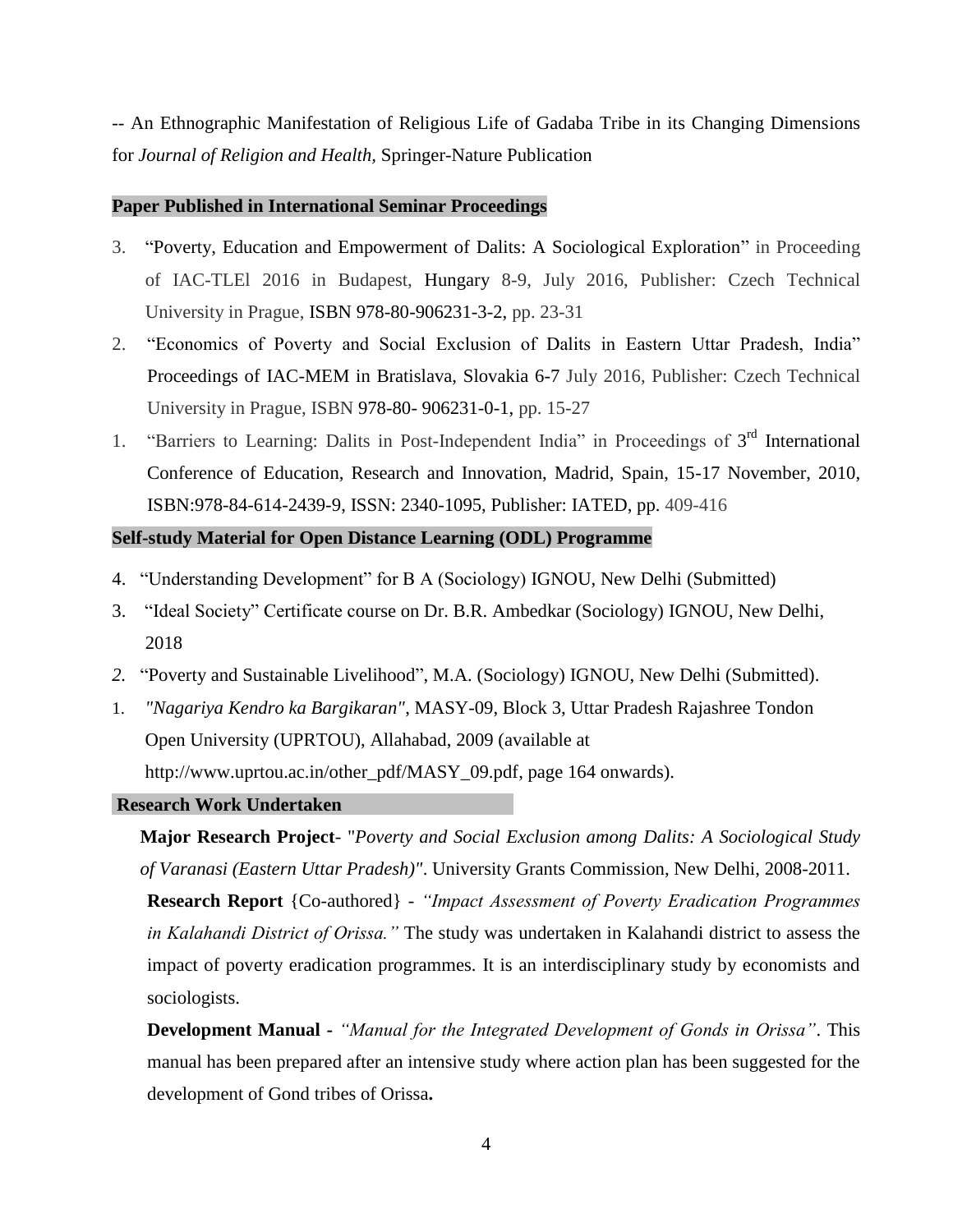**Ph.D. Thesis**-*"Social Ecology of Forest Resources: A Study of a Tribal Region of Orissa".*  The study was undertaken in Koraput district among the *Saora* tribe of Orissa, under the supervision of Professor Emeritus Prof. Yogendra Singh. It is an explorative and analytical study with a theoretical underpinning of social ecology.

**M.Phil Dissertation***-"Poverty in Kalahandi (Orissa): A Sociological Perspective".* This study was undertaken in a starvation prone area of Orissa, under the supervision of Professor Emeritus Prof. Yogendra Singh. The study assessed the socio-economic paradigm of starvation, poverty and hunger in the region.

#### **Consultancy Project**

- 4. "Mapping Buddhist Religious Leaders and Faith Based Organisations in India" Sponsored by UNICEFF, 2014.
- 3. *"Uttar Pradesh State Level Nutrition Report and Report Card"* Sponsored by Centre for Alternative Dalit Media (CADAM) and NACDORE, New Delhi, 2014.
- 2. "*Community Review of the Existing Provisions Under RTE Act & the Gaps"* Sponsored by Vigyan Foundation, Lucknow, Uttar Pradesh, 2012.
- 1. "*Status of Dalit Women Elected Representatives in Uttar Pradesh*" Sponsored by Participatory Research in Asia (PRIA), New Delhi, and Dalit Action Group (DAG), Uttar Pradesh, 2010.

#### **Working Paper**

1. "Social Interaction and Exclusion in a Globalised Era: A Narrative of Dalits in Eastern Uttar Pradesh", Working Paper 3. Deptt. of Sociology, Babasaheb Bhimrao Ambedkar University, Lucknow, 2013 (Co-author).

#### **Research Papers / Articles**

- 19. "Poverty of Social Construction and Landlessness: Dignity for Dalits in Eastern Uttar Pradesh" *Contemporary Voice of Dalit,* Sage Publications, Volume 11 Issue 2 November 2019, {ISSN: 2455-328X} pp 150-171
- 18. "Sociology of Exclusion: Dalits in East Uttar Pradesh" *Social Change,* Sage Publication, Volume 46, Number 2, June 2016 (With Nirakar), {ISSN: 0049-0857} pp. 214-237
- 17. "Nutrition and Socially Excluded Communities: Some Facts of Uttar Pradesh", *Indian Journal of Dalit and Tribal Studies, Vol.3. Issue 1.*Jan-June 2015 {ISSN: 2348-1757} (pp 1-15).
- 16. "RTE and Marginal Communities: A Perspective from the Field", *Economic & Political Weekly,* Vol. L No 5, 31 January 2015 (pp 25-27).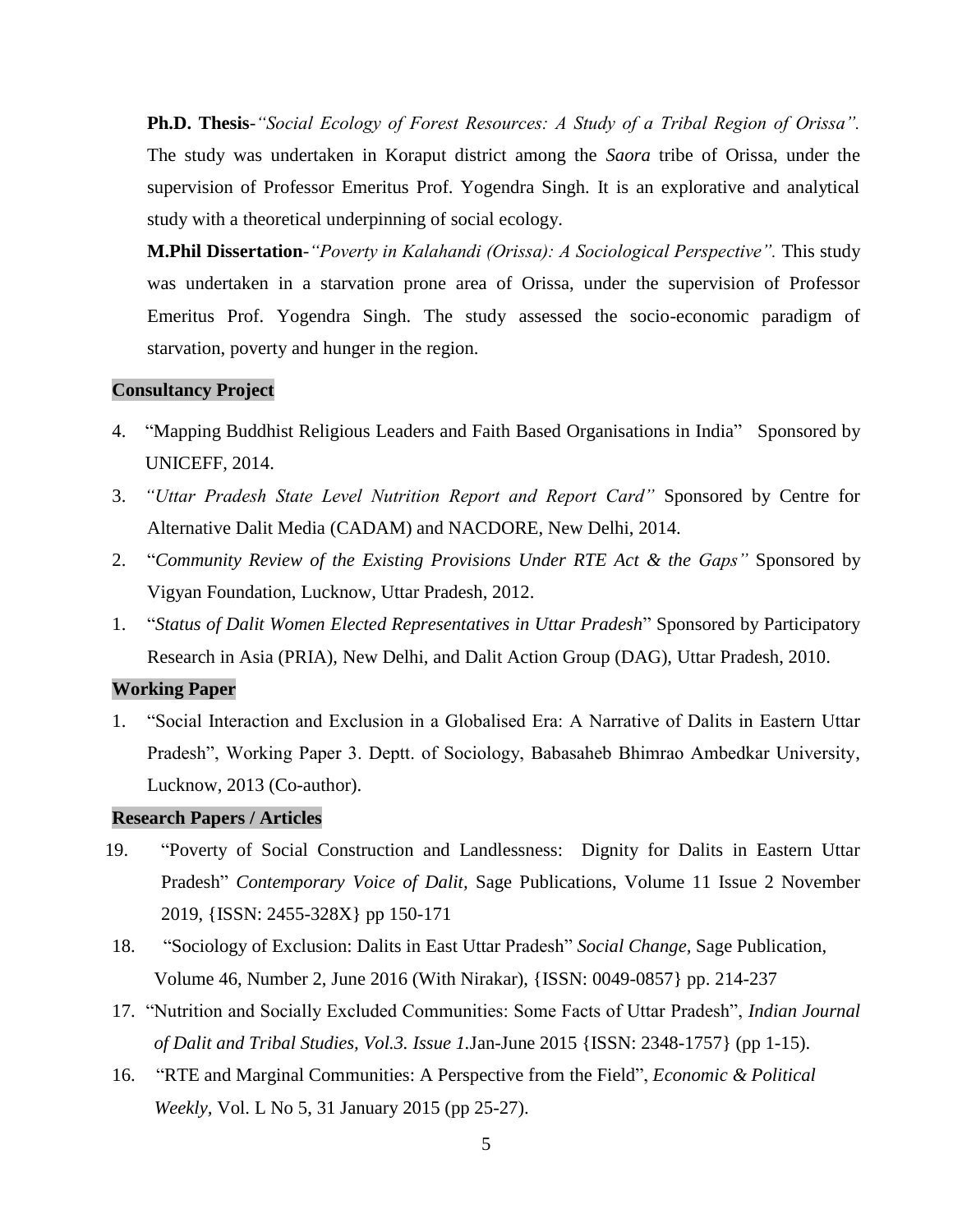- 15. "Drug Abuse in India: Grounding Research in Ecological Risk and Resilience Theory", *Family and Consumer Sciences Research Journal, Vol. 41, No. 2, December 2012, (©American Association of Family and Consumer Sciences)* (Co-author), Online ISSN: 1552-3934 (pp.172–182).
- 14. "Political Participation of Dalits Women in Pri-s: Challenges and Response" *Voice of Dalit,*  Vol.4, No. 2 July-December 2011, MD Publication Pvt. Ltd., New Delhi {ISBN: 0974-3545} (pp. 203-213).
- 13. "Understanding the Participation of Dalit Women Elected Representatives in Panchayats: A Study of Ghazipur and Mau Districts of Uttar Pradesh" *Journal of Rural Development,* Vol.30, No.4, NIRD, Hyderabad, October-December 2011 (Co-author){ISSN: 0970-3357} (pp.451-459).
- 12. "Social Ecology of Korea: Some Reflections on Economy, Society and Culture" *NavJyoti, Vol.1. No.1* July-December 2011 {ISSN2249-7331} (pp 1 – 9).
- 11. "Dalit Movements and their Perspectives in Social Sciences", *Jagriti: A Journal of History, Culture, Literature and Social Justice*, BHU, Varanasi, Issue-56, 2008.
- 10. Gramin Sashaktikaran, Vikas Yojanae, ebam Paribartan: Bartman Sandarv me ek Naye Pahal ki Jarurat*, Proceedings of the U.G.C. Sponsored Seminar* Organized by Buddha P.G. College, Kushinagar, Uttar Pradesh on 17-18 October, 2008.
- 9. "Domestic Violence: A Sociological Exploration", *Proceedings of the U.G.C. Sponsored Seminar* Organised by Dept. of Sociology, Fakir Mohan Autonomous College, Balasore, Orissa, 2008.
- 8. "Ambedkar Bichar ke Samajbaigyanik Visleshan", *Sanket: A Political, Social and Literary Journal*, Published from Varanasi, April-June, 2008.
- 7. "Arakhyan", *Sanket: A Political, Social and Literary Journal*, Published from Varanasi, January- March, 2007.
- 6. "Dr. Ambedkar ke Rajanaitik ebam Krishi Sambadhi Bichar", *Sanket: A Political, Social and Literary Journal*, Published from Varanasi, April-June, 2007.
- 5. "Origin of Sociology in Europe", *Social Discourse*, Dept. of Sociology, M. G. Kashi Vidyapeeth, Varanasi, 2004.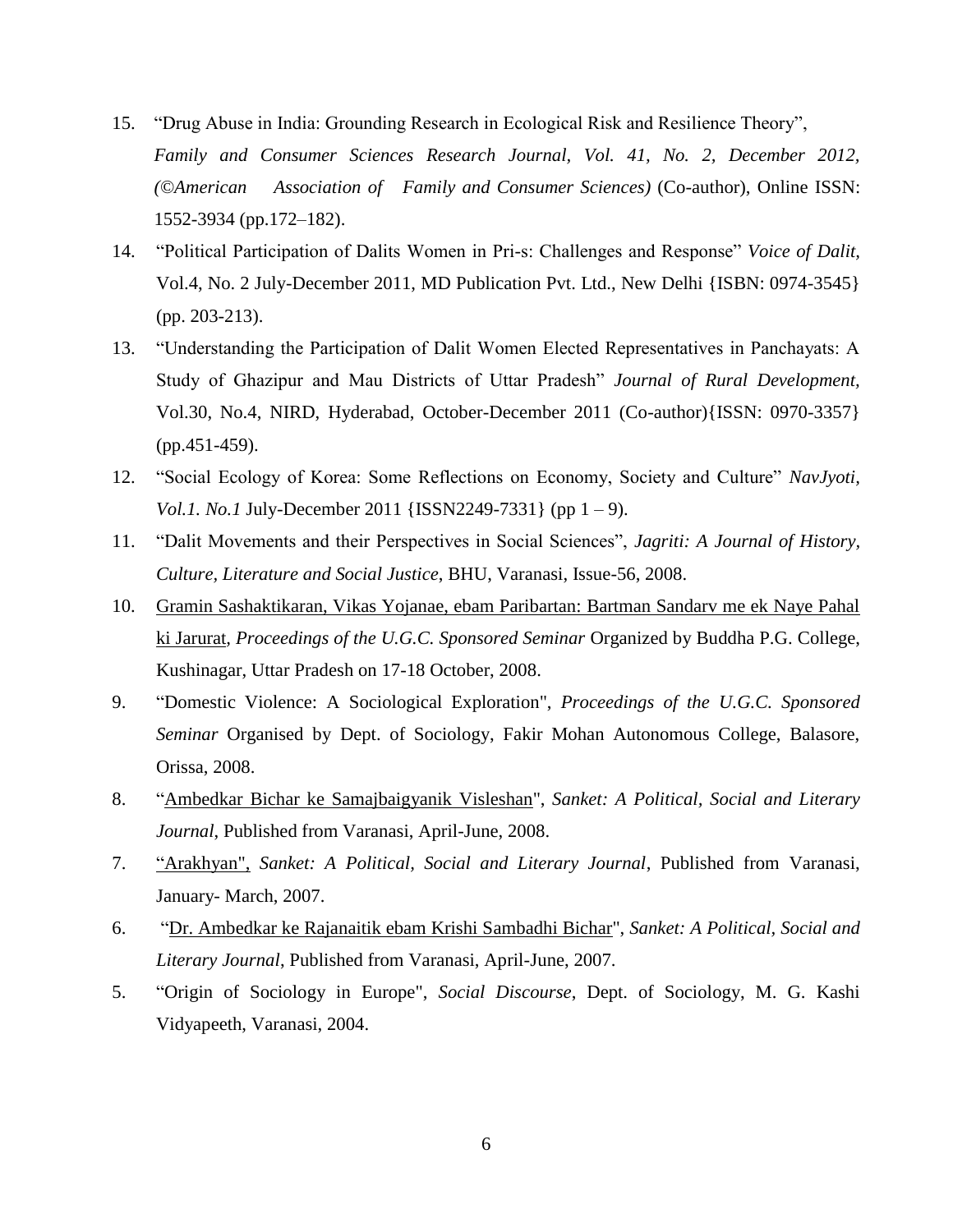- 4. "Development in Distress: A Critique of Poverty Eradication Programmes in Kalahandi District of Orissa"*, Journal of Rural Development: A Quarterly of NIRD*, Hyderabad, 2002 (Co-author) {ISSN: 0970-3357}.
- 3. "Pakistan's Isolation in Asia", *Third Concept,* October –November, 1997 (pp 14-15).
- 2. "Tribal Education in India", *Third Concept*, February, 1997 (pp 43-46).
- 1. "Ambedkar's Views on Buddhism and Civilization", *Third Concept*, July, 1996 (pp 48-51).

#### **Book Review**

- 10. "The Politics of Poverty Reduction in India: The UPA Government, by James Chiriyankandath, Diego Maiorano, James Manor, and Louise Tillin, 2004 to 2014. Hyderabad: Orient Black Swan, 2020", *Sociological Bulletin*, Volume 69 Issue 3 September- December 2020  ${ISSN0038-0229}$  (pp 418 – 420).
- 9. **"**Black Coffee in a Coconut Shell: Caste as Lived Experience (translated by C. S. Lakshmi) by Perumal Murugan (Ed.), New Delhi: SAGE Publications, 2018" *Sociological Bulletin*, Volume 68 Issue 1, April 2019 {ISSN0038-0229} ( pp 109-111)
- 8. "A Birth that Changed a Nation: A New Model of Care and Inclusion, by Mithu Alur, Sage Publications, 2017" *Sociological Bulletin*, Vol.67, No3, September-December 2018  ${ISSN0038-0229}$  (pp 363 – 365).
- 7. "Sociology and Environmental Sustainability: A Study of Fragile Ecology, Health Risks and Population Pangs by Rani Mehta, Jaipur: Rawat Publications, 2014" *Sociological Bulletin,*  Volume 65, No.2 May-August 2016, {ISSN 0038-0229} (pp 288 –290).
- 6. "Handbook of European Societies: Social Transformations in the 21st Century, by Immerfall, Stefan & Göran Therborn (ed.), New York, Dordrecht, Heidelberg & London: Springer, 2010" *Comparative Sociology Vol.13, Issue 2,* 2014, ISSN 1569-1322, E-ISSN: 1569-1330  $(pp 255 - 257)$ .
- 5. "*Global Governance, Poverty and Inequality* by Jennifer Clapp and Rorden Wilkinson (ed.) Routledge, London and New York, 2010," *Comparative Sociology Vol.12, Issue 1*, 2013, ISSN 1569-1322, E- ISSN: 1569-1330 (pp 132 – 134).
- 4. "I.P. Desai: A Pioneering Indian Sociologist, by Ragini P. Shah, Rawat Publication, Jaipur, 2010" *Social Change,* Vol. 40, No. 4, December 2010,{ISSN0038-0229} (pp 617 – 620).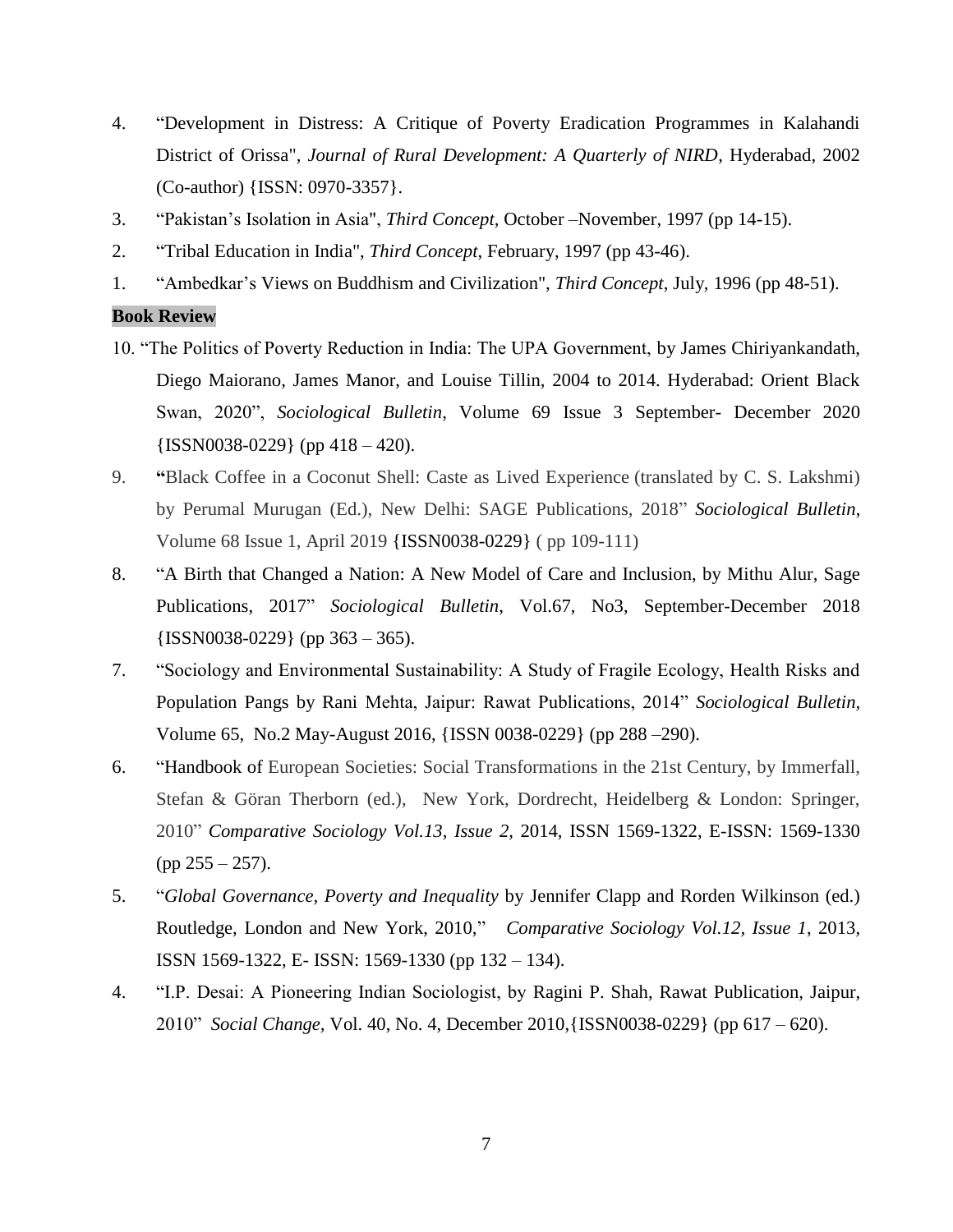- 3. "Why People Protest: An Analysis of Ecological Movement, by Subhash Sharma, Government of India Publications, 2009" *Sociological Bulletin*, Vol.59, No3, September-December 2010. {ISSN0038-0229} (pp 617 – 620).
- 2. "Population and Environmental Linkages, by C.P. Prakasam and R.B. Bhagat, Rawat Publications, 2007" *Sociological Bulletin*, Vol.57, No1, January-April 2008. {ISSN0038- 0229} (pp  $134 - 136$ ).
- 1. "Social Movements, Old and New: A Post Modernist Critique-by Rajendra Singh", *Samajiki,* Dept. of Sociology, M. G. Kashi Vidyapeeth, Varanasi, 2003.

#### **Articles in News Papers**

- 9. "Purushsatta ke Chakrabrihu me Fashi Panchayati raj Vyvasta", *Sach Kahu Delhi, a Local Hindi Daily* Published from Delhi, 4 December, 2010.
- 8. "Pitrusatta ke Chakrabrihu me Fashi Panchayati raj Vyvasta", *Dainik Pilot, a Local Hindi Daily* Published from Bhatinda, 29 November, 2010; *Kumund Sandesh (Saptahik)* Published from Delhi, 29 November to 5<sup>th</sup> December 2010; *Dainik Vir Pratap*, Published from *Jalandhar,* 2 December 2010 and *Jagrit Marwad Patrika* Published from Bhinmal District Jalore, Rajsthan.
- 7. "Khetrabad ki Jimmedari Kiski", *Amarujala: Compact, a Local Hindi Daily* Published from Varanasi, 31March, 2008.
- 6. Privatization of Education, "Sarswati Piche Lakshmi Age", *Amarujala: Compact, a Local Hindi Daily* Published from Varanasi, 23 January, 2008.
- 5. "Bhasa Vivad", *Gandiv: A Regional Hindi Daily* Published from Varanasi, 23 February, 2007.
- 4. Hinshawadi Manasikata se Ladane me Kitan Kargar Sabit Hoga Naya Adhiniyam?" *Gandiv: A Regional Hindi Daily* Published from Varanasi, 17 November, 2005.
- 3. "Atnakwadi Gatividhiya-Jimmedar Koun?" *Gandiv: A Regional Hindi Daily* Published from Varanasi, 5 August, 2005.
- 2. "Niskriyata Hogi Mout ko Nimantran (Global Warming)", *Hindustan: a National Hindi Daily*, Varanasi Edition, 20<sup>th</sup> July 2005.
- 1. "Vybashayikaran se Shikhya ki Mukti Jaruri", *Hindustan: a National Hindi Daily*, Varanasi Edition,  $29<sup>th</sup>$  June 2004.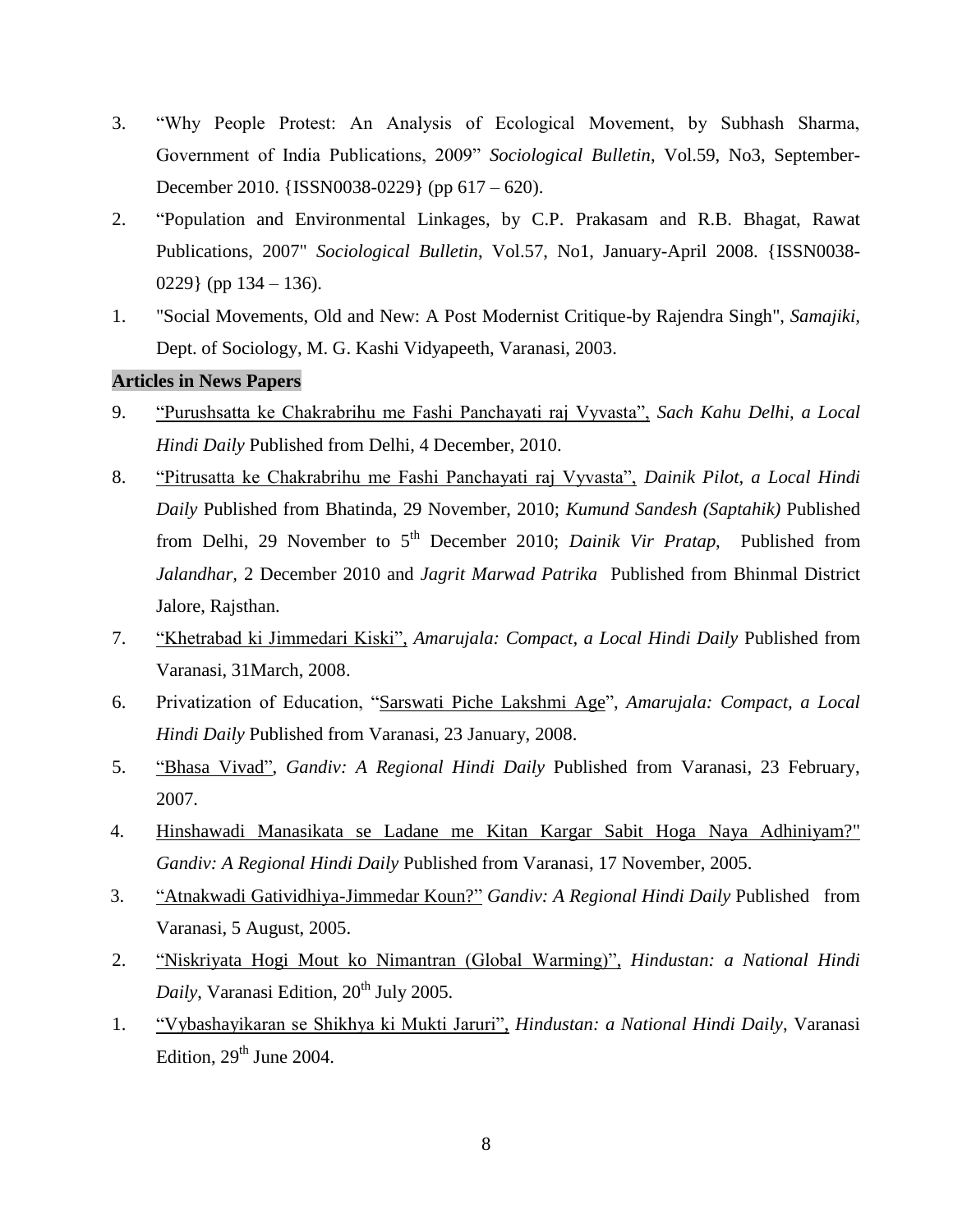#### **Webinar Lectures Delivered**

- Delivered the key note address of the National E-seminar on 'Advance Research Methodology in Social Sciences' organized by Department of Sociology and History, Sir Sayyed College, Aurangabad, Maharashtra on 28<sup>th</sup> December 2020
- Delivered Lecture on 'Changing Dimensions of Caste in Indian Society' by Badlav Santhan, Udaipur on  $6<sup>th</sup>$  December, 2020
- Delivered Lecture on 'Nuances of National Education Policy-2020' by Department of Sociology, Punjab University, Chandigarh on  $24<sup>th</sup>$  October, 2020
- Delivered Lecture on 'New National Education Policy-2020: Coordination with Students for better learning Environment' by Tilak Mahavidyalaya, Auraiya, Uttar Pradesh on 11<sup>th</sup> September 2020
- Delivered Lecture on 'Participatory Research and Case Study Method' by Rabindranath Tagore University, Bhopal, Madhya Pradesh on 27<sup>th</sup> August 2020
- Delivered Lecture on 'New Education Policy 2020: Prospectus and Challenges organized by Academic Board, Lalu College, Assam on 18<sup>th</sup> August 2020
- Delivered Lecture as Key note speaker on 'Environment, Health and Corona Pandemic' at National Webinar Series on "Cross Platform Dialogues: A National Webinar Series Across Eight Disciplines" Organized by P.G. Department of Sociology, Rajiv Gandhi University, Rona Hills, Arunchal Pradesh on 28<sup>th</sup> July, 2020
- Delivered Lecture as Key note speaker on 'Labourers in India and Corona Pandemic: The Coping Strategies' at two days National Webinar on "Social Responsibility during the time of Global Pandemic in 21st Century" Organized by P.G. Department of Sociology, Sambalpur University, Jyoti Vihar, Burla, Odisha in collaboration with Indian Sociological Society (ISS), New Delhi, on  $2<sup>nd</sup>$  and 3rd July, 2020
- Delivered Lecture on 'Challenges of Corona Pandemic and Globality' at International Webinar on "Changing Global Scenario During COVID-19 Pandemic: Economy and Humanity " 12 June, 2020 Organized By Department of Sociology, Maharaj balwant Singh Post Graduate College Gangapur Varanasi U.P on 12 June, 2020
- Delivered Lecture on 'Environment, Sustainability and Education' in one day national webinar on "Environment, Sustainability and Education In Indian Context" organised by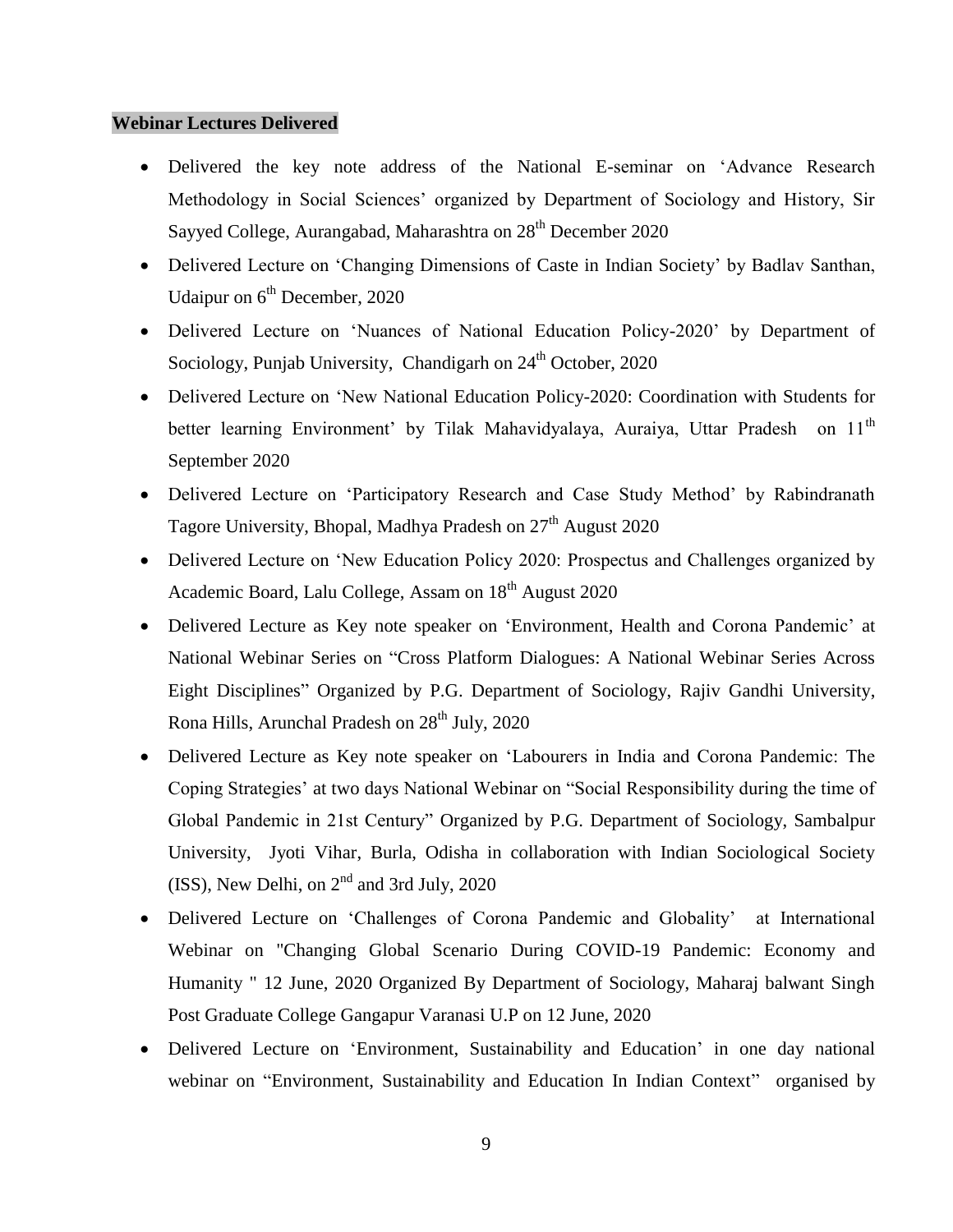Department of Education, Raja Shiv Prasad College Jharia, Belgaria, Dhanbad, Jharkhand on  $05^{\text{th}}$  June, 2020.

- Delivered Lecture on 'Corona Pandemic and Eastern Uttar Pradesh' at two day national Webinar on "Effect of COVID-19 Pandemic in Eastern Uttar Pradesh: A Social Scientist Exploration" Organized by Dept. of Sociology, Ganpati Sahay P.G. College, SultanpurF in collaboration with Indian Sociological Society (ISS), New Delhi, on  $30-31<sup>st</sup>$  May, 2020.
- Delivered Lecture on 'Socio-Economic Issues of Migrant Labourers and COVID-19 Pandemic' at National Webinar on "Socio-Economic Issues of Migrant Labourers During COVID-19" Organized By Department of Sociology, Maharaj Balawant Singh Post Graduate College Gangapur, Varanasi on 22 May, 2020.
- Delivered Face Book Live Lecture on 'Sociology and Corona Pandemic' organized BBAU Social Media, BBAU, Lucknow on 19<sup>th</sup> May 2020.
- Delivered Lecture on 'Socio-Economic Consequences of Covid-19 Pandemic' at National Webinar on "Psycho-social Consequences of Covid-19 Pandemic" organized by Dept. of Sociology, Dr. B. R Ambedkar University, Agra on  $17<sup>th</sup>$  May 2020.
- Delivered Lecture on 'Corona Pandemic and Labour Migration' at National Webinar on "Corona Pandemic and India's Labour Migration: Challenges and Solutions" organized by organized by Centre for Study of Social Exclusion and Inclusive Policy, Banaras Hindu University, Varanasi on  $11<sup>th</sup>$  may 2020.

#### **Paper Presented in Seminar/Workshop/Conferences/Lectures Delivered**

- Delivered Lecture on 'Corona Pandemic and Labour Issue in U P: Coping Strategies' to U P State Disaster Management Council Consultation Workshop *Covid-19-- Effective Response Strategy and Rehabilitations to Support Migrant Labourer and Vulnerable families the State of Uttar Pradesh* on 21 May 2020.
- Delivered Lecture on *Understanding Social Science Research: Ontology, Epistemology and Philosophy* at the Refresher Course organized by Dept. of Sociology, Lucknow University, Lucknow on 23 February 2020
- Delivered Lecture on *Hypothesis Testing: Parametric and Non parametric* in two sessions as Resource Person at One Week Research Methodology Capacity Building Programme for SC/ST/Women Research and PDF Scholars, organized by Deptt of Economics, BHU, Varanasi on 29<sup>th</sup> September 2019.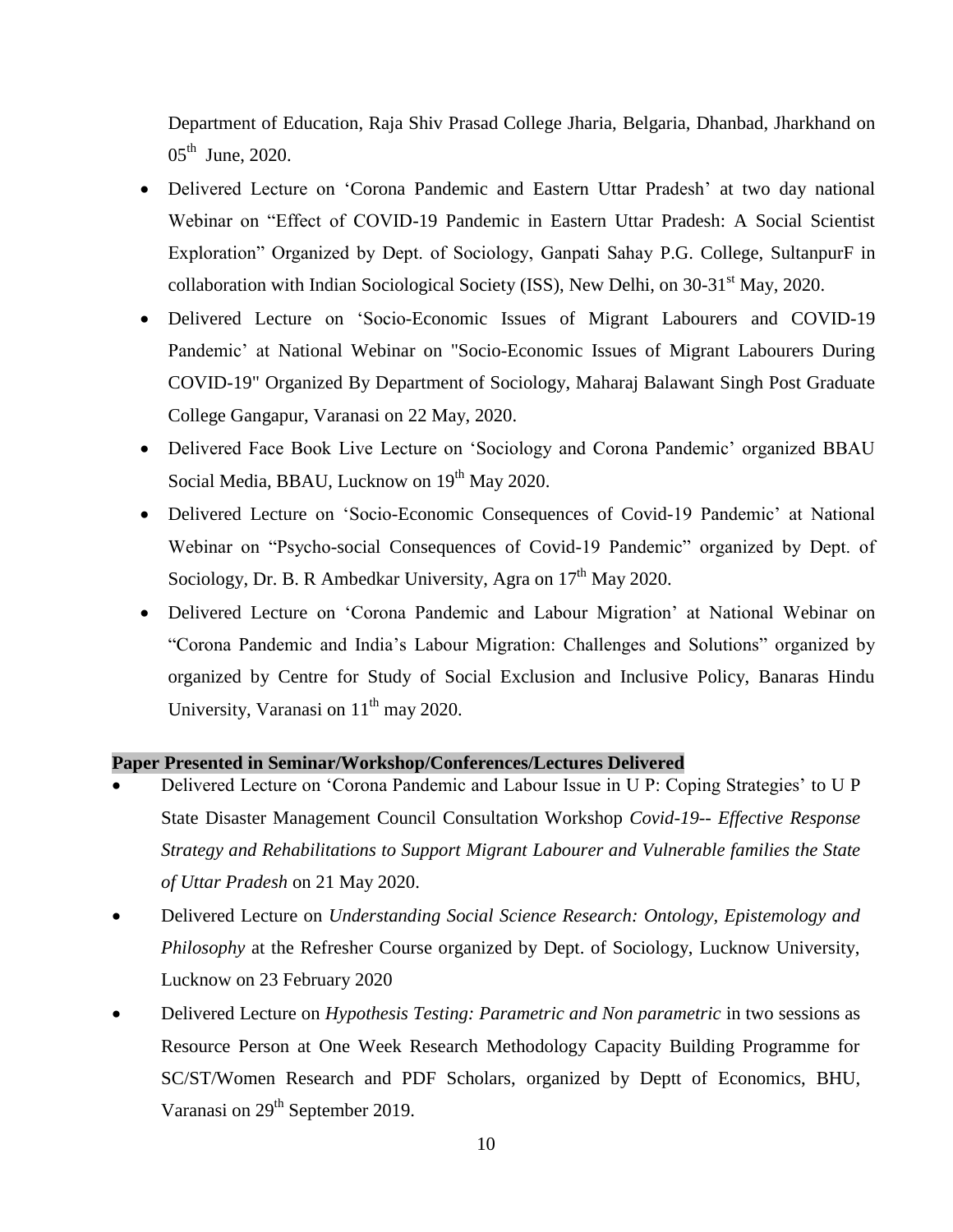- Delivered Lecture on *Participatory Research* in two sessions as Resource Person at One Week Research Methodology Capacity Building Programme for SC/ST/Women Research and PDF Scholars, organized by Dept. of Economics, BHU, Varanasi on 28<sup>th</sup> September 2019.
- Invited as a Resource Person and delivered a lecture on *Religious Harmony and Modern Education in India* at one day National Seminar on Interfaith Dialogue and Education in India: Concerns and Challenges Organised by Dept. of Education, R S P College, Jharia, Dhanbad, Jharkhand, on 27<sup>th</sup> September 2019
- Invited to delivered a Special Lecture on *Debate on Social Exclusion and Inclusive Policies: A Review* at Department Sociology, C M P Degree College, Prayagraj on 26<sup>th</sup> September, 2019
- Delivered lecture in one session as a Resource Person on *Understanding Social Ecology* at a Refresher Course Organized by Dept. of Sociology, Academic Staff College, Santh Gagde Baba Amravati University, Amravati, Maharashtra on 21<sup>st</sup> September 2019.
- Delivered two special lectures on *Sociology: Past, Present and Future* at the Deptt. of Sociology, Santh Gagde Baba Amravati University, Amravati, Maharashtra on 20 September 2019.
- Delivered lecture in two sessions as a Resource Person on *Caste: Past, Present and Future* at a Refresher Course Organized by Deptt. of Sociology, Academic Staff College, Santh Gagde Baba Amravati University, Amravati, Maharashtra on 20 September 2019.
- Invited as a Resource Person and delivered lecture on 'Atrocities on Dalits and Role of Police' at a *Sensitization of Police Officers towards the problem of atrocities against SC/ST* Organized by Dr. B R Ambedkar University of Social Sciences, Mohow, Indore on 19 September 2019
- Invited as Guest of Honour for the inaugural session of the *Sensitization of Police Officers towards the problem of atrocities against SC/ST* Organized by Dr. B R Ambedkar University of Social Sciences, Mohow, Indore on 23-25 July 2019
- Delivered Lecture on *Qualitative and Quantitative Research* in two sessions as Resource Person at Ten Days Research Methodology Capacity Building Programme for Faculty Members, organized by Deptt of Political Science, BHU, Varanasi on 19 June 2019.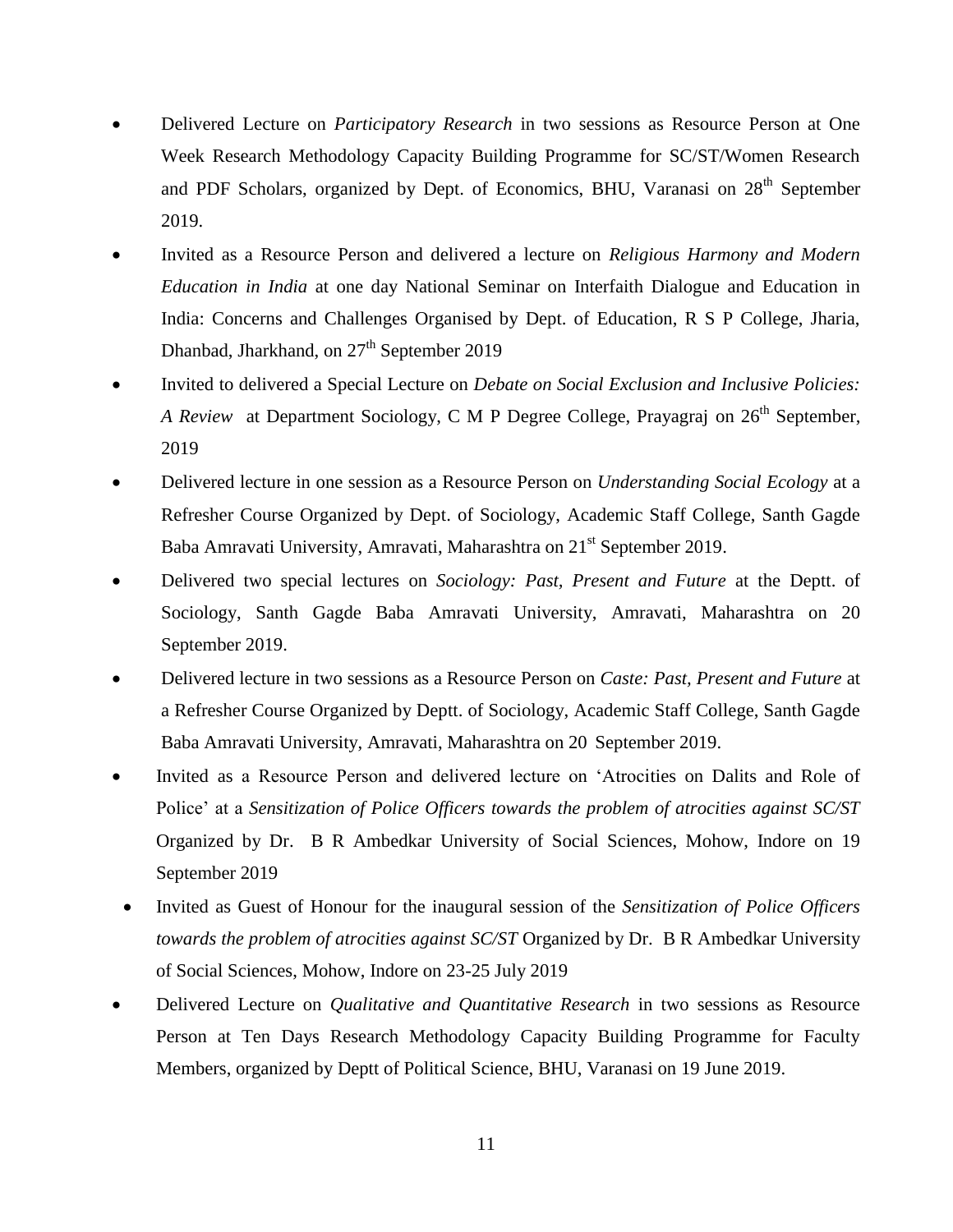- Invited as Chief Guest to speak on the Eve of Dr. Ambedkar Jayanti on *Law, Liberty and Democracy: Ambedkar's Vision of India* at Dr. Ram Manohar Lohiya National Law University, Lucknow, on  $14<sup>th</sup>$  April 2019
- Presented Paper *Marginalisation and Exclusion in Everyday Life: The Case of Dalits in India* at 44th All-India Sociological Conference, Organized by Indian Sociological Society, St. Philomena's College (Autonomous), Mysuru, 27-29 December 2018.
- Presented Paper *Poverty, Education and Happiness: An Exploration from the Life of Dalit Populace* at 44<sup>th</sup> All-India Sociological Conference, Organized by Indian Sociological Society, St. Philomena's College (Autonomous), Mysuru, 27-29 December 2018.
- Delivered a Lecture on *Social Ecology: Concepts and Theories* in two sessions as Resource Person at Fourteen Days Capacity Building Programme on Environment and Sustainable Development, organized by Dept. of Sociology, BBAU, Lucknow on 4<sup>th</sup> December 2018
- Chaired a session and delivered an invited lecture at the National Seminar on *"Dalit Movement in North India* "organized Indian Institute of Advance Studies, 26-28 November 2018
- Chaired a session and delivered a lecture at the National Seminar on *"Transition of Tribes and the Contemporary Discourses* "organized by Dept. of Sociology and Social Anthropology, IGTN, University, Amarkantak, 24-25 September 2018
- Delivered a Special Lecture on "*Social Exclusion: Concepts and Theories"*, Dept of Sociology. University of Allahabad, Allahabad on 22 September 2018
- Invited as Chief Guest to speak on the Eve of *Samman Samaroha* at Dr. Ram Manohar Lohiya Kanya Uchchattar Madyamik Vidyalaya, Madhuban, Mau, 1 April 2018
- Chaired a session and delivered a lecture at the National Seminar on *Redefining Concepts: Tribe, Caste and Family*, organized by Ethnographic and Folk Culture Society, University of Lucknow, Lucknow, 26-27 March 2018
- Delivered lecture on "*Dalit Assertion in Odisha: Divides and Divisions*" at the International National Seminar on 'Social and Political Movements in Odisha: Past and Presents' organized by Dept. of Humanities and Social Sciences, IIT Kanpur, Kanpur,  $21<sup>st</sup>-23<sup>rd</sup>$  February 2018
- Delivered a Special Lecture on "*Research and Research Questions*", at Dr. B. R Ambedkar University, Agra on 20 December 2017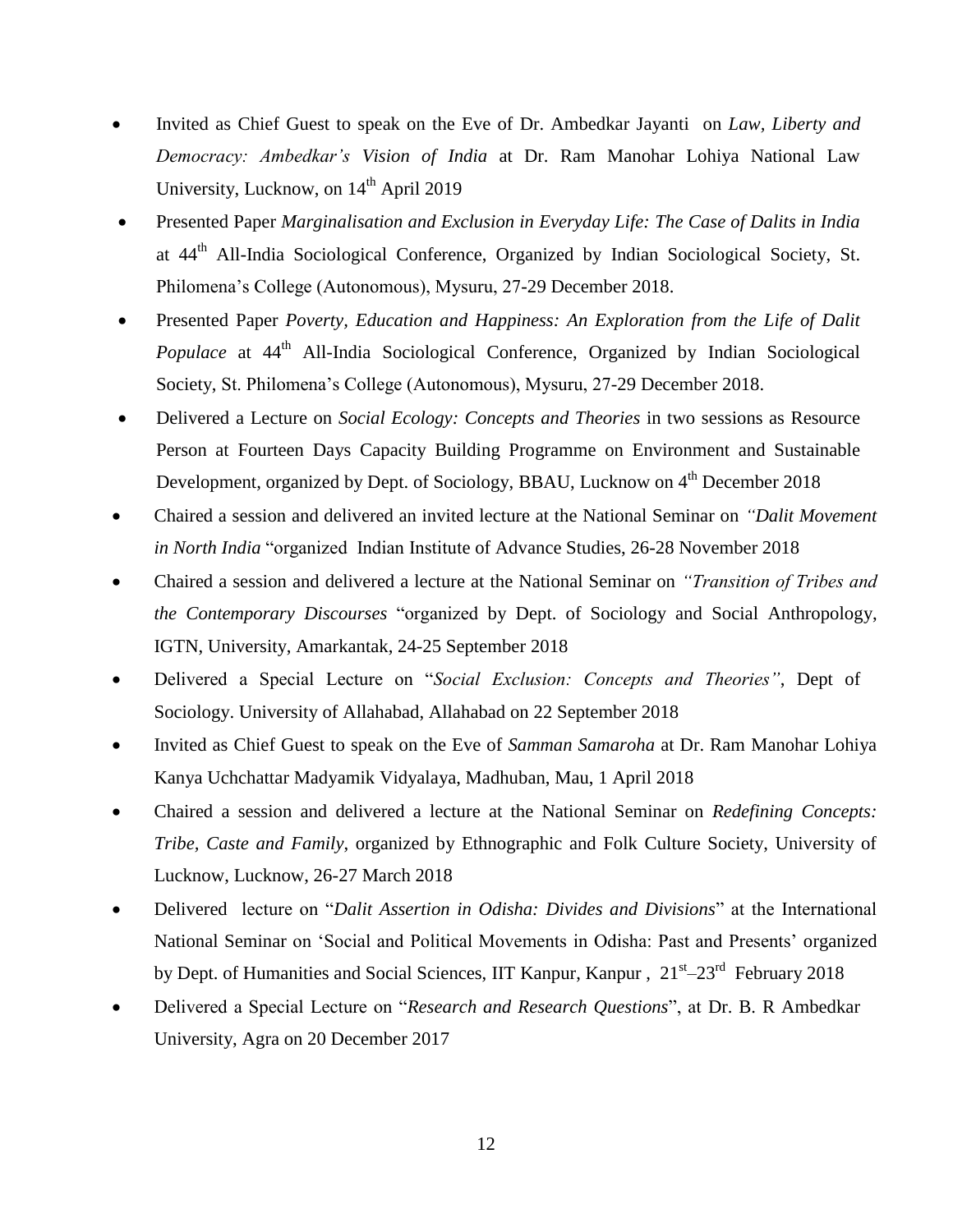- Chairman to Evaluate Poster Presentation at the National Symposium on IPRs on Agricultural Research , Jointly organized by Babasaheb Bhimrao Ambedkar University and U P Council of Agricultural Research, Lucknow,  $30^{th} - 31^{st}$  August 2017
- Chaired a session and delivered lecture on "*IPRs, Agricultural Research and Rural Development*" at the National Symposium on IPRs on Agricultural Research , Jointly organized by Babasaheb Bhimrao Ambedkar University and U P Council of Agricultural Research , Lucknow,  $30^{\text{th}} - 31^{\text{st}}$  August 2017
- Invited to deliver a Lecture on *New Education Policy for Inclusive Development as* a Resource Person at Dr. B. R. Ambedkar University of Social Sciences, Mhow 8<sup>th</sup> August 2017.
- Delivered a Special Lecture on "*Social Exclusion and Indian Society*", at Lucknow University on 17 May 2017.
- Invited as Guest of Honour to speak on the Eve of Buddha Jayanti, *Buddhism and Modern India*, at Rashmi Khand, Lucknow on 10<sup>th</sup> May 2017
- Delivered a Lecture on "*Educational Scenario of Dalits in India"* as Resource Person Organised by Department of Education at Mahatma Gandhi Kashi Vidyapith, Varanasi, 6-7 May 2017.
- Delivered Lecture on *Research Question and Content Analysis* in two sessions as Resource Person at Ten Days Research Methodology Capacity Building Programme for SC/ST Students, organized by Deptt. of Sociology, BHU, Varanasi on 26 April 2017
- Invited as Guest of Honour to speak on the Eve of Dr. Ambedkar Jayanti, *Ambedkar: Democracy and Modern India,* at Duda Colony, Lucknow on 23 April 2017
- Invited as Guest of Honour to speak on the Eve of Dr. Ambedkar Jayanti, *Ambedkar: A Visionary of Modern India,* HNG University, Srinagar on 14 April 2017
- Presented Paper "*Ambedkar's ideas of Democracy and Just Society"* at JNU, Organised by Dr. Ambedkar Chair, Center for the Study of Social Systems, School of Social Sciences, Jawaharlal Nehru University, New Delhi, 29-30 March 2017.
- Presented Paper *Sustainable Agriculture and Climate Change: A Sociological Analysis -*at Etawah, Organized by Department of Agronomy, Janta College, Bakewar, Etawah, Uttar Pradesh, 18- 19 March 2017.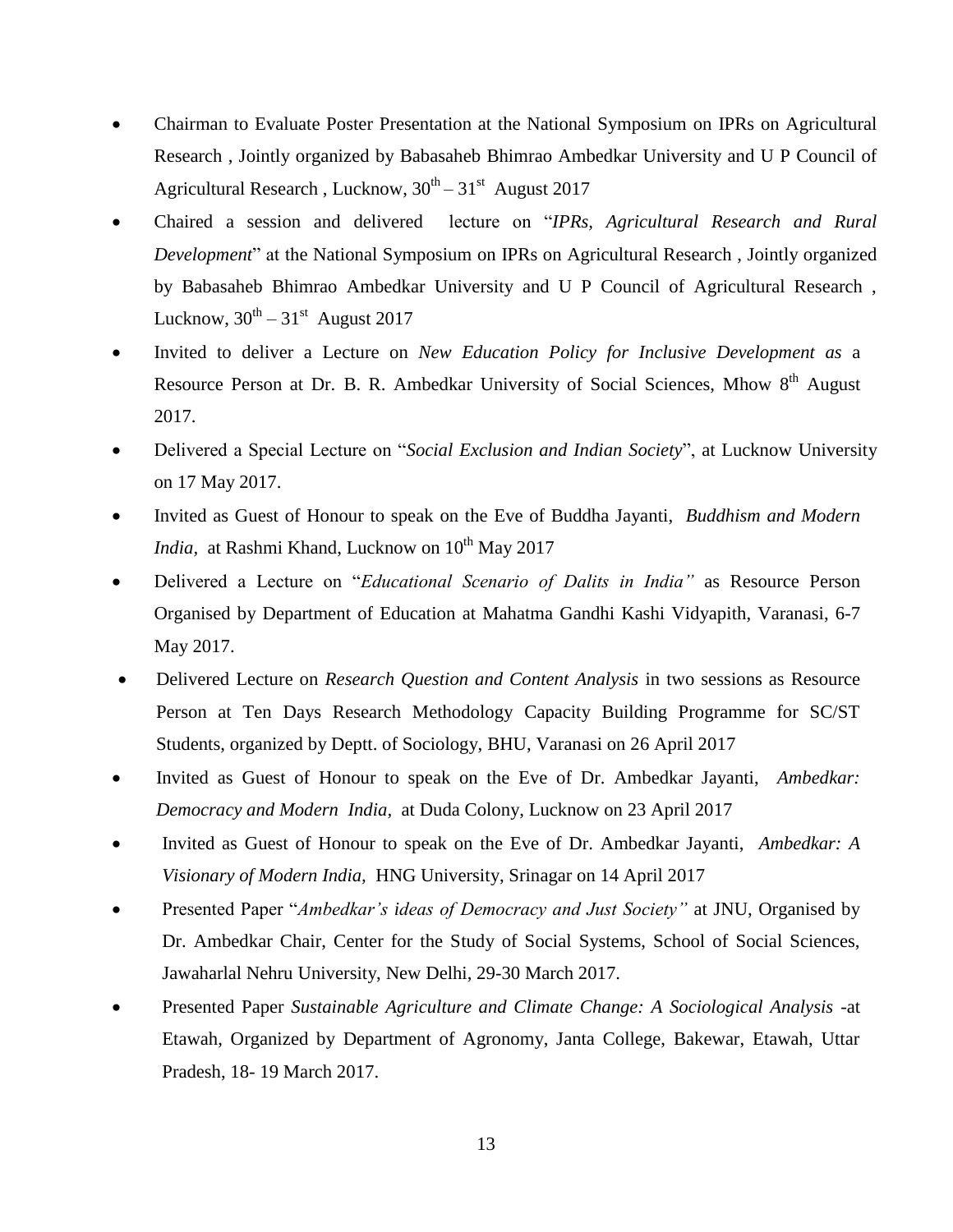- Delivered Lecture on *Exclusionary Perspectives and Subaltern Methodology* in two sessions as Resource Person at Seven Days National Workshop on Research Methodology for Dalit Studies, organized by Centre for Study of Social Exclusion and Inclusive Policy, Banaras Hindu University, Varanasi on 18/1/2017
- Presented Paper *Access to Civil Amenities of Dalits in Eastern Uttar Pradesh: The Poverty Question or Social Exclusion* at International Conference of 3rd ISA Forum of Sociology at Vienna University, Vienna, Organized by International Sociological Society, 10-14 July 2016
- Presented Paper *Poverty, Lean Period of Food Availability and Scarcity: A Case of Dalit of Eastern Uttar Pradesh, India,* at International Conference of 3rd ISA Forum Sociology at Vienna *University*, Vienna, Organized by International Sociological Society, 10-14 July 2016
- Presented Paper *Poverty, Education and Empowerment of Dalits: A Sociological Exploration* at International Conference of IAC-TLEl 2016 in Budapest, Hungary 8-9 July 2016, Organised by Czech Technical University in Prague.
- Presented Paper *Economics of Poverty and Social Exclusion of Dalits in Eastern Uttar Pradesh, India* at International Conference of IAC-MEM in Bratislava, Slovakia 6-7 July 2016, Organised by Czech Technical University in Prague, ISBN 978-80- 906231-0-1, pp. 15-27
- Delivered a Lecture on *Sociology of Exclusion and Dalits of India* at Giri Institute of Development Studies, Lucknow 10 June 2016.
- Delivered a Special Lecture on *Education and Dalit* at the Centre for Study of Social Exclusion and Inclusive Policy, Banaras Hindu University, Varanasi, 27April 2016.
- Delivered Lectures on *Concept of Research and Report Writing* in two sessions as Resource Person at 'Research Methodology in Social Sciences' (for seven days) organized by Dr.B.R.Ambedkar University of Social Sciences, Mhow 31<sup>st</sup> March 2016.
- Chaired a session and delivered lecture on *Rural Development, Marketisation and Poverty Alleviation: Some Observations in the Context of the Marginal* at a National Conference on Accelerating Rural Growth: New Market Avenues, Organised by Institute of Business Management CSJM University, Kanpur in Collaboration with ICSSR, New Delhi, on 04 -05 March 2016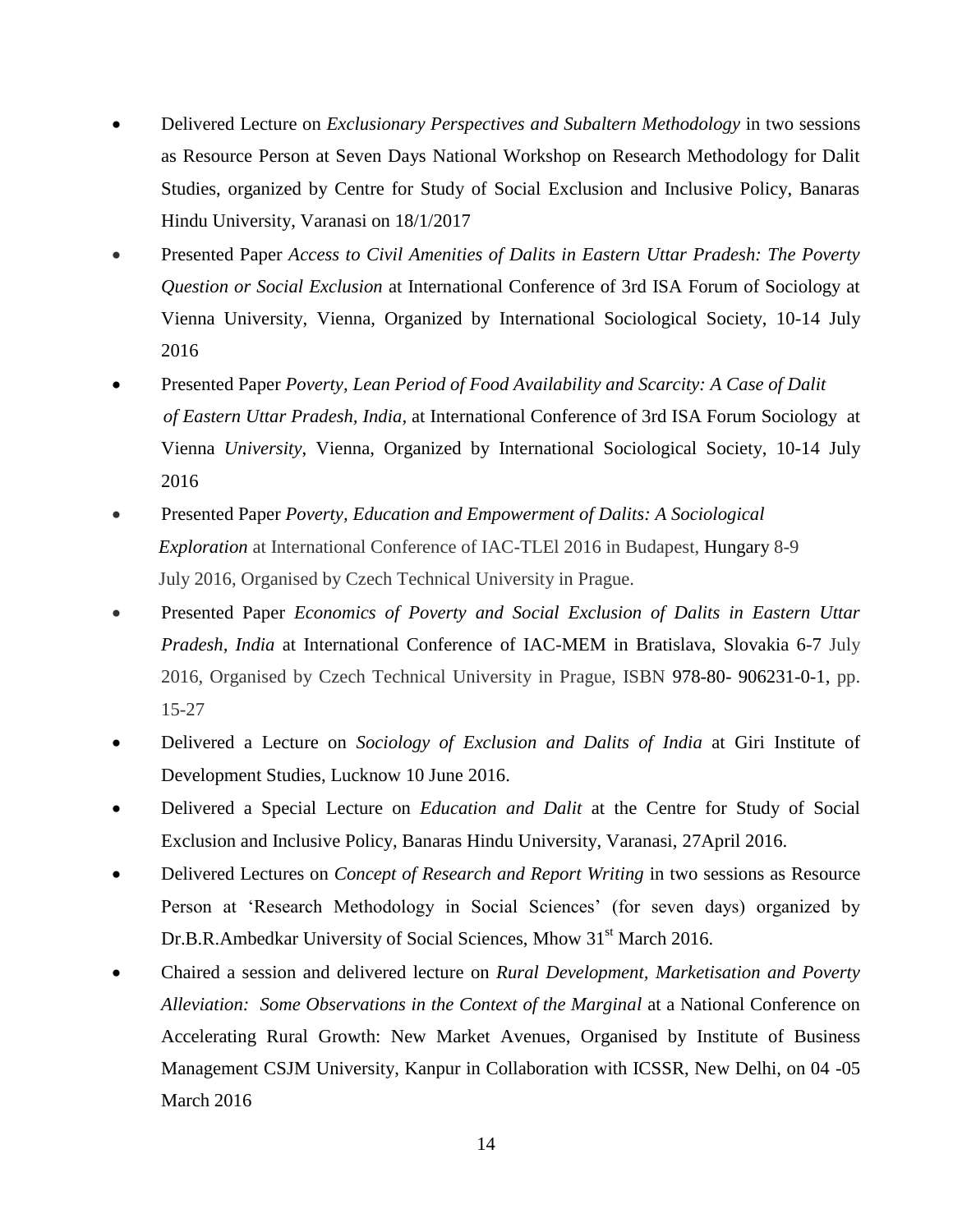- Chaired a session and delivered lecture on *State of Environment: Some Facts* at an International Seminar on 'Environment and Social Justice' organized by Deptt. of Sociology Science, BBAU, Lucknow 15-16 February 2016.
- Chaired a session and delivered lecture on *Politics of Development in Odisha* at a National Seminar on 'Politics of Development' organized by Deptt. of Political Science, BBAU, Lucknow 12-13 February 2016.
- Delivered a Lecture on *Ambedkar's Perspectives on Democracy* as a Panelist at a National Seminar on 'Democracy and State of the Nation' organized by Centre for Study of Social Exclusion and Inclusive Policy, Banaras Hindu University, Varanasi, 11-12 February 2016.
- Delivered a Lecture on  $73^{rd}$  *Amendment Act and the Empowerment of the Marginalized* as Panelist at a National Seminar on Two Decade of 73<sup>rd</sup> Constitutional Amendment Act: Experiences, Issues, Challenges and Opportunities with reference to Uttar Pradesh, Organised by Centre for Human Rights, Dr. Ram Manohar Lohiya National Law University, Lucknow, on 5-6<sup>th</sup> February 2016
- Delivered a Special Lecture on *Action Sociology,* at Devgiri P.G. College, Aurangabad, and Maharashtra on 22 January 2016.
- Chaired a session and delivered lecture on *Ambedkar's Trinity and Buddhism* at a National Seminar on "Dr. Babasaheb Ambedkar's Contribution to the field of Pali and Buddhist Studies", organized by Department of Pali, Savitribai Phule Pune University, Pune, Maharashtra, 21-23 January 2016.
- Presented Paper *Dr. Ambedkar Life-world- The Buddhamaya Bharat* at Pune, Organized by Department of Pali, Savitribai Phule Pune University, Pune, Maharashtra, 21-23 January 2016.
- Presented Paper *Land is the Question of Dignity for Dalits in Eastern Uttar Pradesh* at All-India Sociological Conference, Organized by Department of Sociology and Social Work, KITT University, Bhubaneswar, 28-30 December 2015.
- Presented Paper *The Sociological Imagination: A Quest for Understanding Every Day Life Situation* at All-India Sociological Conference, Organized by Department of Sociology and Social Work, KITT University, Bhubaneswar, 28-30 December 2015.
- Delivered a lecture as a Panelist on *Sociology of Nutrition* at a State Convention on 'Nutrition' held at CET, Lucknow Organised by National Confederation of Dalit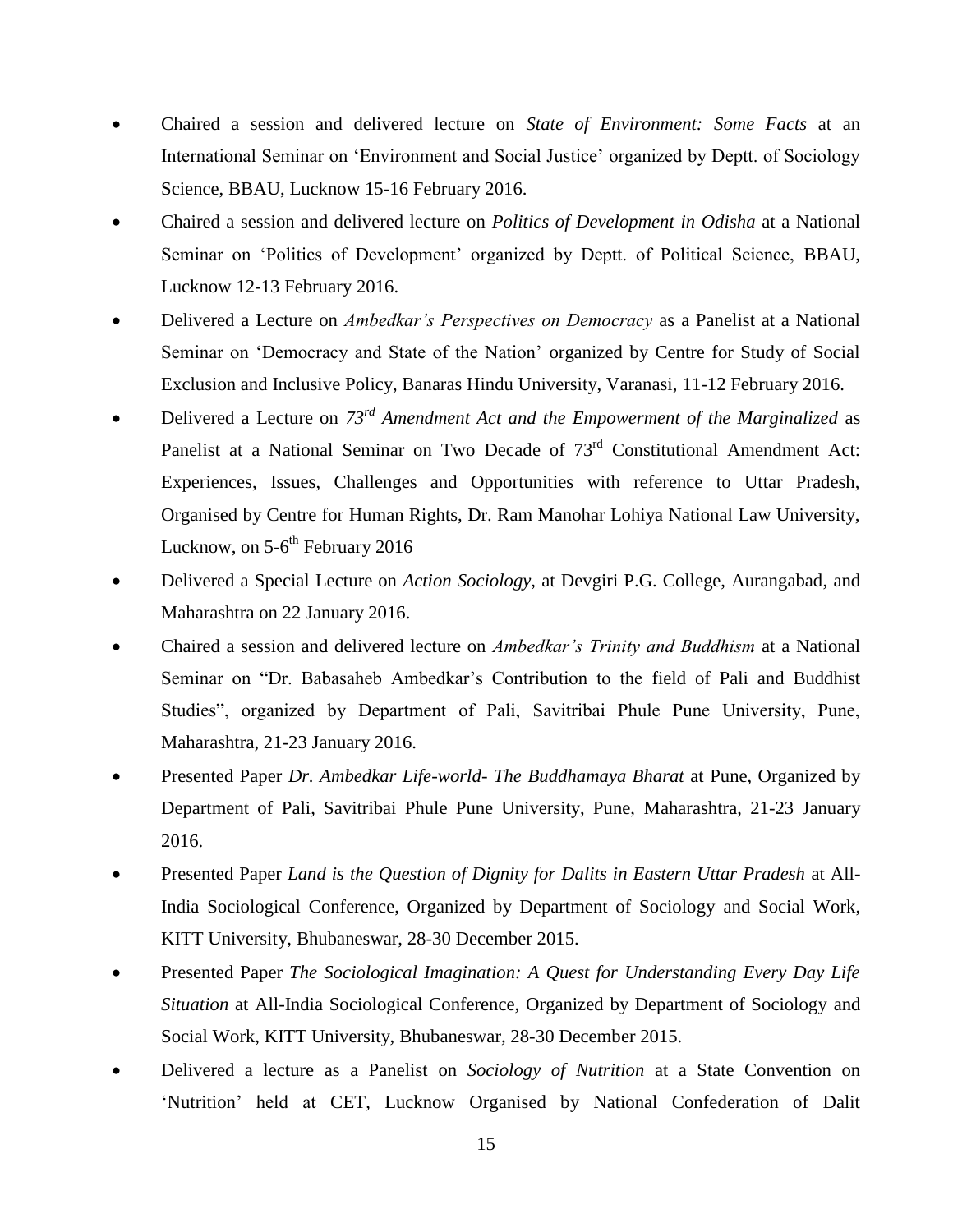Organisation (NACDOR), New Delhi in partnership with Global Alliance for Improved Nutrition (GAIN) on 24 November 2015.

- Chaired a session and delivered a lecture on *Education and Multiple Privatization* at a National Seminar on "Privatization of Education and Social Justice" Organised by Department of Sociology, BBAU, Lucknow on 11-12 November 2015.
- Chaired a session and delivered a lecture on *Indian Constitution and Marginalised Communities* at a National Seminar on "Babasaheb Bhimrao Ambedkar and Social Justice" Organised by Department of Law, BBAU, Lucknow on 22 September 2015.
- Delivered Lecture on *What is Research* in two sessions as Resource Person at Ten Days Research Methodology Capacity Building Programme for Faculty Members, organized by Deptt. of Sociology, BHU, Varanasi on 2 August 2015.
- Delivered Lecture on *Concept of Research in Social Sciences* in two sessions as Resource Person in Pre Ph.D. course work at Dept. of Education, C.S.M University, Kanpur on 28-29<sup>th</sup> May 2015.
- Delivered Ambedkar Memorial Lecture on *Ambedkar Today,* at Kishan P.G. College, Bahraich, Uttar Pradesh on  $30<sup>th</sup>$  March 2015.
- Delivered Lecture on *Concept of Science and Scientific Research in Social Sciences* in two sessions as Resource Person at Seven Days Research Methodology Course for Ph.D. Students (SC/ST Category) on Research Methodology in Social Sciences, organized by Babasaheb Ambedkar National Institute of Social Sciences, Mhow, M.P. on 28 March 2015.
- Chaired a session and delivered lecture on *Interaction of Tribes with Mainstream Indian Society and Culture: Issues of Identity and Problems* at a National Seminar on "Tribal Development, Discontent, Exclusion and Tribal Identity in Contemporary Northeast India, organized by Department of Sociology, Rajiv Gandhi University, Rono Hills, Doimukh, Arunachal Pradesh, 27-28 February, 2015.
- Presented paper on *Social Exclusion of Tribal Communities—Alternative Development Strategy for Inclusion* at a National Seminar on "Tribal Development, Discontent, Exclusion and Tribal Identity in Contemporary Northeast India, organized by Department of Sociology, Rajiv Gandhi University, Rono Hills, Doimukh, Arunachal Pradesh, 27-28 February, 2015.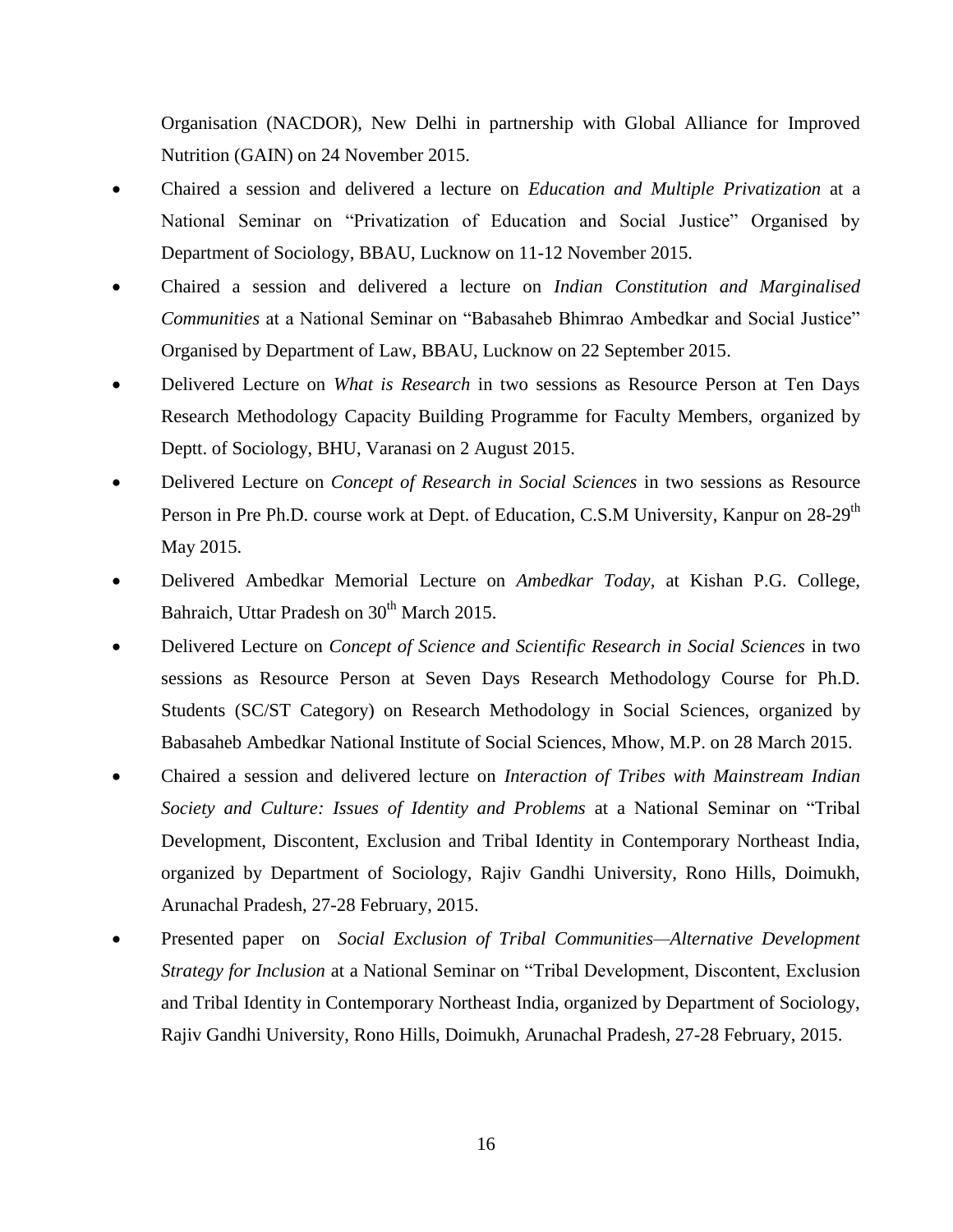- Delivered a special lecturer on *Environment, Development and the Question of Ethical Principles* at the Centre for Society and Development, Central University of Gujarat on 30<sup>th</sup> January 2015.
- Co-chaired a session and delivered a lecture on "Tourism and Environmental Communication" at the National Seminar organized by Department of Mass-Communication and Journalism, Babasaheb Bhimrao Ambedkar University, Lucknow, 29<sup>th</sup> January, 2015.
- Presented Paper *Nutritional Status of Dalits of Uttar Pradesh: A Sociological Analysis* at All-India Sociological Conference, Organized by Department of Sociology, Mahatma Gandhi Kashi Vidyapeeth, Varanasi, 29-30 November to 1 December 2014.
- Delivered lecture as a Resource Person on *Poverty and Social Exclusion* in two sessions at Refresher Course in Sociology & Social Work, Organized by Academic Staff College, Lucknow University, Lucknow, Uttar Pradesh on 25<sup>th</sup> November 2014.
- Chaired a session and delivered lecture on *Annihilation of Caste and the Philosophy of Dr. Ambedkar* at the National Seminar on "The Social Philosophy of Dr. Ambedkar" organized by Department of Sociology, Banaras Hindu University, Varanasi, 15-16<sup>th</sup> November 2014.
- Chaired a session and delivered a lecture on *State, Society and Law: Ambedkar and Indian Constitution* at a National Seminar on "Society, State, Law and We the People of India" Jointly Organised by All India Rights Organization, Indian Association of Social Scientist, Lucknow Law College on 12-13<sup>th</sup> November 2014.
- Co-chaired a session and delivered lecture on "*Gender Discrimination: A Sociological Viewpoint*" at the National Seminar on "Gender Discrimination and Inequalities in Contemporary India: Status, Causes and Solutions" organized by Department of Sociology, Babasaheb Bhimrao Ambedkar University, Lucknow,  $11<sup>th</sup> - 12<sup>th</sup>$  November, 2014.
- Presented State Advocacy Brochure on *Nutrition for Dignity: A Case of Uttar Pradesh* as a Panelist at a State Convention on 'Nutrition and Dignity' held at Gandhi Bhawan, Lucknow Organised by National Confederation of Dalit Organisation (NACDOR), New Delhi in partnership with Global Alliance for Improved Nutrition (GAIN) on  $7<sup>th</sup>$  November 2014.
- Chaired a session and delivered lecture on "*Marginalisation, Social Exclusion and Human Rights*" at the National Seminar on Globalisation, Law and Protection of Human Rights: Issues and Challenges, organized by Department of Human Rights, Babasaheb Bhimrao Ambedkar University, Lucknow,  $13<sup>th</sup>$  -  $14<sup>th</sup>$  October 2014.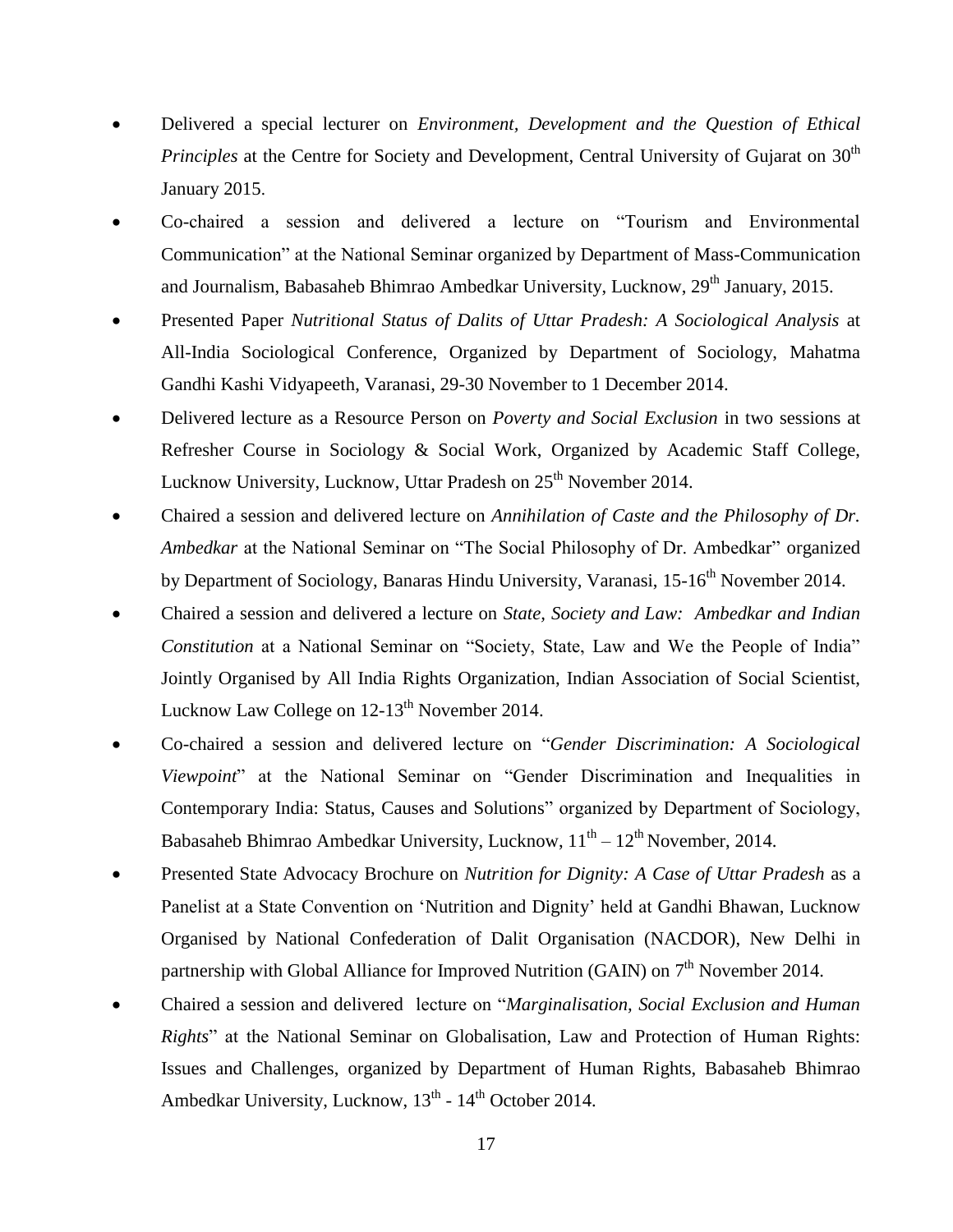- Delivered Lecture on *Thinking Like a Researcher* in two sessions as Resource Person at 'Research Methodology Workshop in Social Sciences' (for ten days) organized by Deptt. of Sociology, Banaras Hindu University, Varanasi, 20-21 October 2014.
- Delivered a lecture as a Panelist on *Union Budget 2014-15 and the Marginalized Communities in India*, at national level Discussion on *Battle for Union Budget 2014-15,* at Deputy Speaker's Hall, Constitution Club, Rafimarg, New Delhi, Organised by National Confederation of Dalit Organisation (NACDOR), New Delhi on 15<sup>th</sup> July 2014.
- Delivered lecture as a Panelist on *Sarbshikhya Abhijan and Inclusive Uttar Pradesh* at a State Convention on 'Towards Inclusive Uttar Pradesh: Addressing Exclusion Issues in Flagship Programmes' held at Hotel Gomati, Lucknow Organised by National Confederation of Dalit Organisation (NACDOR), New Delhi, 3<sup>rd</sup>-4<sup>th</sup> June 2014.
- Delivered lecture as a Resource Person on *Social Exclusion and Oriya Literature* in two sessions at the Refresher Course in Hindi, Organized by Academic Staff College, Lucknow University, Lucknow, Uttar Pradesh on 28 March 2014.
- Chaired a session and delivered lecture on *Issues of Dalits: Changeless and Strategies* at a National Seminar on Dalit Issues: Strategies for Comprehensive Escalation and Progress (Sponsored by Department of Higher Education, Government of U.P.) Organized by Savitri Bai Phule Government Post Graduate College, Chakia, Chandauli on 30<sup>th</sup> March, 2014.
- Delivered special lecture on *Culture Change in India in the era of Globalization* as a Resource Person at the National Seminar on Challenges and Prospects of Indian Culture in Present Times, Organized by Department of Sociology, Banaras Hindu University, Varanasi, on 29<sup>th</sup> -30<sup>th</sup> March, 2014.
- Chaired a session and delivered lecture on *Different Aspects of Buddhism in Asia* at an International Seminar Organized by Department of History, B.B. Ambedkar University, Lucknow on  $27^{\text{th}}$  -28<sup>th</sup> March, 2014.
- Presented a paper on *Cultural and Civilization Movement in Contemporary India-Ambedkar Buddhism* at an International Seminar Organized by Department of History, B.B. Ambedkar University, Lucknow on 27<sup>th</sup> -28<sup>th</sup> March, 2014.
- Delivered lecture in two sessions as a Resource Person on *Globalization, Human Rights and Dalits* at an Orientation Course Organized by Deptt. of Law, Academic Staff College, Santh Gagde Baba Amravati University, Amravati, Maharashtra on 25<sup>th</sup> February 2014.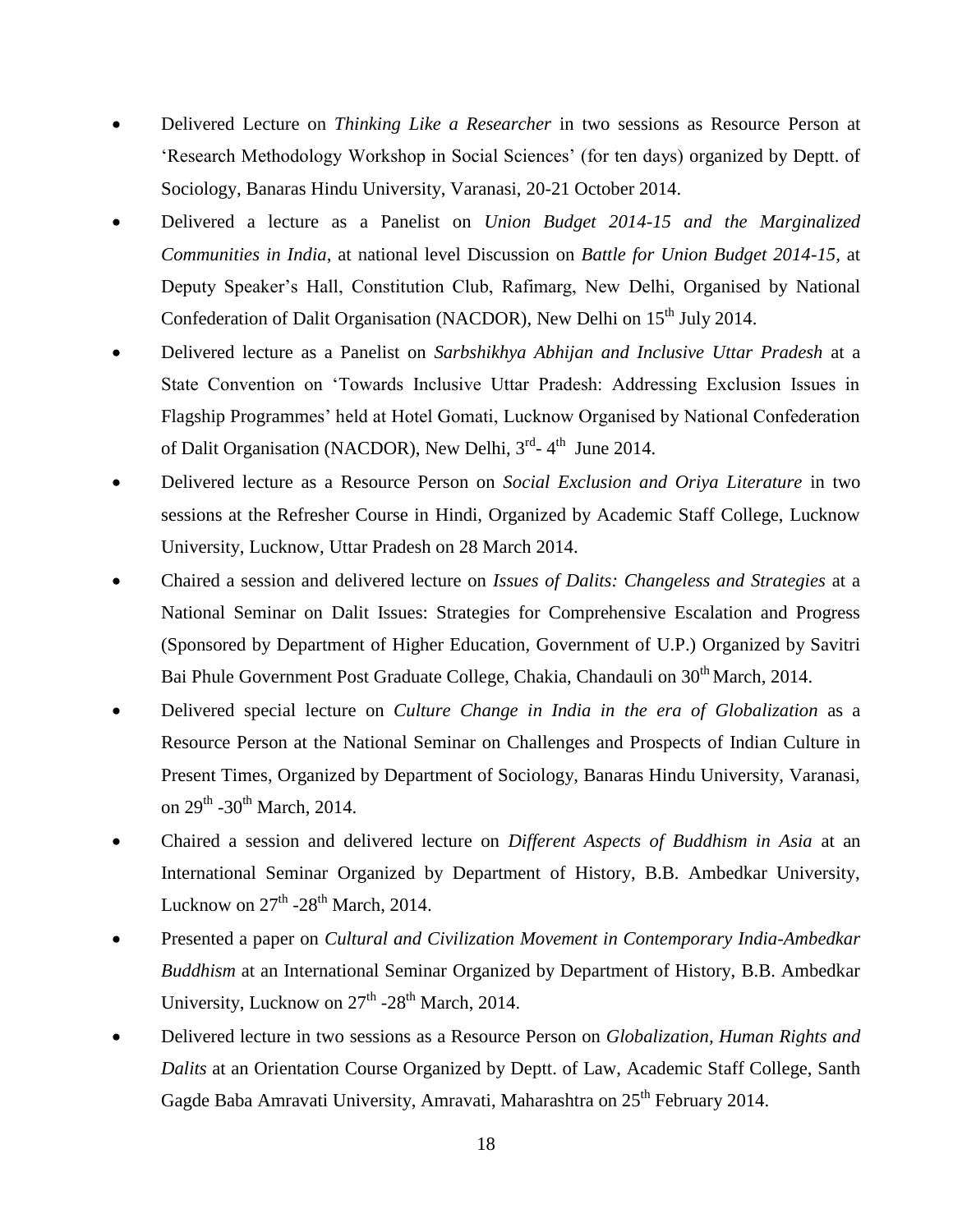- Delivered lecture in two sessions as a Resource Person on *Globalization, and Dalits* at an Orientation Programme, Organized by Academic Staff College, Santh Gagde Baba Amravati University, Amravati, Maharashtra on  $25<sup>th</sup>$  February 2014.
- Delivered lecture in two sessions as a Resource Person on *Poverty as a Social Problem* at the Refresher Course in Social Science (Sociology & Social Work), Organized by Academic Staff College, Santh Gagde Baba Amravati University, Amravati, Maharashtra on 24<sup>th</sup> February 2014.
- Delivered lecture on *Social Exclusion, Poverty and Health of Dalits: A Sociological Viewpoint,* at the International Conference on Scientific and Technological Advancements: Social Issues and Health Concerns, Organized by School of Home Science, B.B. Ambedkar University, Lucknow on  $18^{th}$  19<sup>th</sup> February, 2014.
- Delivered lecture as a Panelist on *Changing Facets of Values in Modern Society: A Sociological Analysis* at a Regional Seminar on Changing Values in Modern Society Organized by Dept. of Sociology, Barabanki P.G. College, Barabanki, U.P. on  $10<sup>th</sup>$ December 2013.
- Delivered a lecture as a Panelist on *Regional Disparity in India: The Demographic Dividend of Uttar Pradesh* at a National Seminar on Regional Disparity in India- A Special Reference to Uttar Pradesh Organized by Dept. of Economics, Mahatma Gandhi Kashi Vidyapith, Varanasi on 31<sup>st</sup> November-1<sup>st</sup> December 2013.
- Commented on the paper '*Religion, Caste and Modernity: Ambedkar's Construction of Buddhism'* at National Seminar on Buddhism, Neo-Buddhism and the Question of Caste, jointly organized by Central University of Tibetan Studies, Sarnath and Indian Council of Philosophical Research, New Delhi, 3-5 October 2013.
- Delivered a lecture as a Panelist on *Dalits in Uttar Pradesh: A Profile* at a National level Consultation on 'Inclusive Uttar Pradesh' held at Hotel Gomati, Lucknow Organised by National Confederation of Dalit Organization (NACDOR), New Delhi, 3<sup>rd</sup> October 2013.
- Delivered Lectures on *Concept of Research in Social Sciences* in two sessions as Resource Person at 'Research Methodology in Social Sciences: Interdisciplinary Perspectives' (for one week) organized by Centre for Study of Social Exclusion and Inclusive Policy, Banaras Hindu University, Varanasi, 18 August 2013.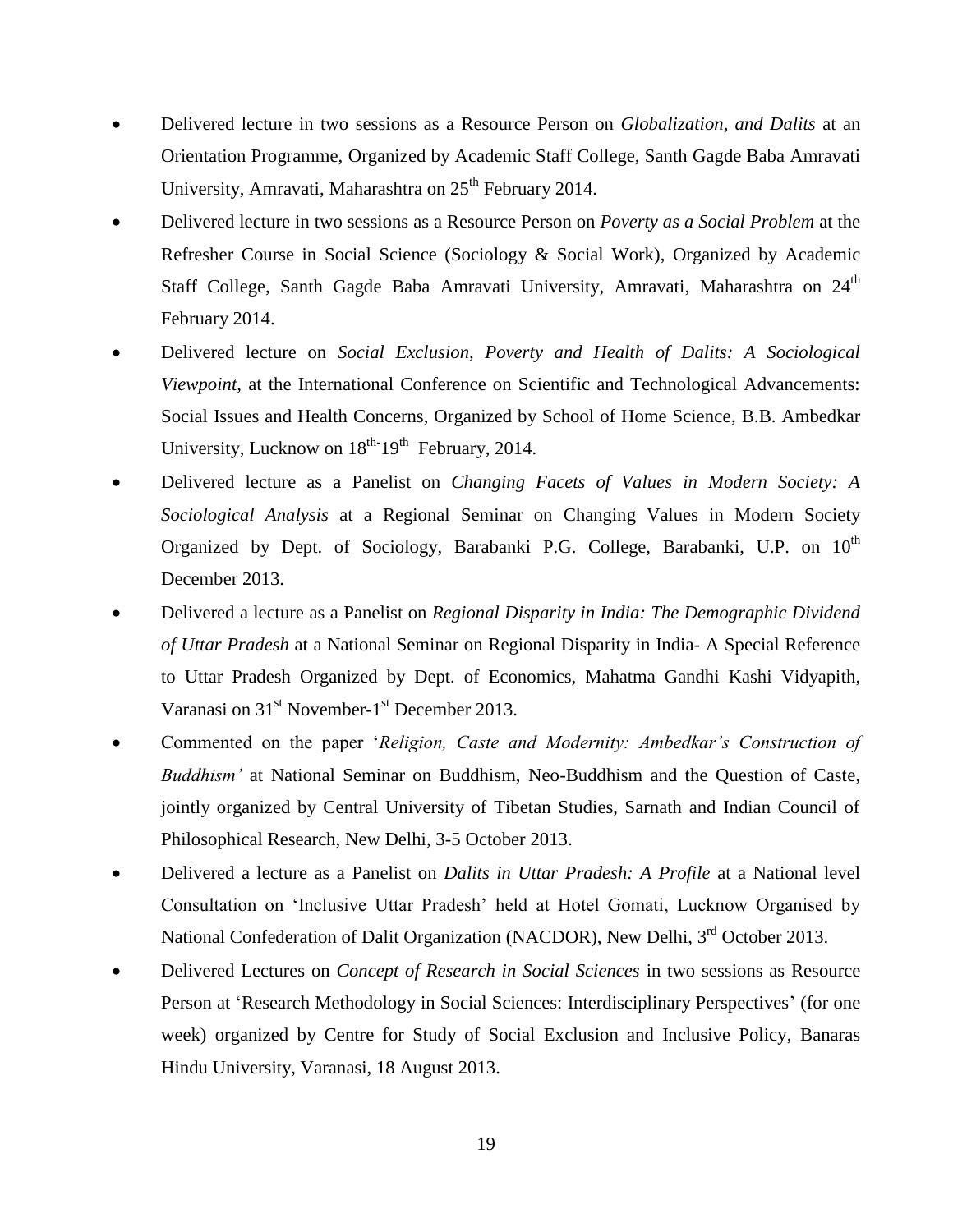- Delivered Lectures on *Field Work* in five sessions as Resource Person at Sponsored Capacity Building cum Research Methodology Course for Faculty of Social Science, Humanities and Language, organized by Department of Sociology, Assam University, Silchar, Assam, 20- 23<sup>rd</sup> June 2013.
- Delivered Lectures on *Concepts in Research and Content Analysis* in two sessions as Resource Person at Ten Days Research Methodology Course for Ph.D. Students (SC/ST Category) on Research Mythology in Social Sciences, organized by Department of Sociology, Banaras Hindu University, Varanasi, 30 May 2013.
- Presented a Paper on *Social Exclusion of Tribes of Orissa: A Critique of Development in the Light of Ecological Degradation and Displacement* and chaired a session at a National Seminar on Marginalised Community, Social Exclusion and Globalization: Northeast Perspective, organized by Department of Sociology, Assam University, Silchar, Assam, 22-  $24<sup>th</sup>$  April 2013.
- Attended and chaired a session at a National Seminar on *Woman, Dalit and Human Rights in India,* organized by Department of Human Rights, Babasaheb Bhimrao Ambedkar University, Lucknow,  $8<sup>th</sup>$  and  $9<sup>th</sup>$  March 2013.
- Delivered a Lecture as Chief Guest on *Issues of Teachers of Marginal Communities and the Role of State* at a State level Convention of SC/ST/Minorities Welfare Society on 10<sup>th</sup> March 2013.
- Presented a Paper on *Discrimination, Poverty and Social Exclusion among Dalits: Some Reflections on Development*, at a National Seminar Organised by Dept. of Sociology, Mumbai University, Mumbai on  $1<sup>st</sup>$  and  $2<sup>nd</sup>$  March 2013.
- Delivered a lecture as a Panelist on *Human Rights, Society and Social Movements* at an International Seminar on Future of Human Rights, Humanity and Culture in Emerging Globalised World Organised by All India Rights Organization on  $10<sup>th</sup>$  December 2012.
- Delivered a lecture as Co-Chairperson on *Current Discourse on Inclusion and Ambedkar's Reflection: Issues and Challenges*, Organized by Centre for the Study of Social Exclusion and inclusive Policy, BBAU, Lucknow on  $7<sup>th</sup>$  December 2012.
- Delivered a lecture as Chief Guest on *Dalito me Samajik-Arthik Vishmata; Karan ebam Samadhan*, Organised by Arthara P.G.College, Arthara, Banda on 9<sup>th</sup> October 2012.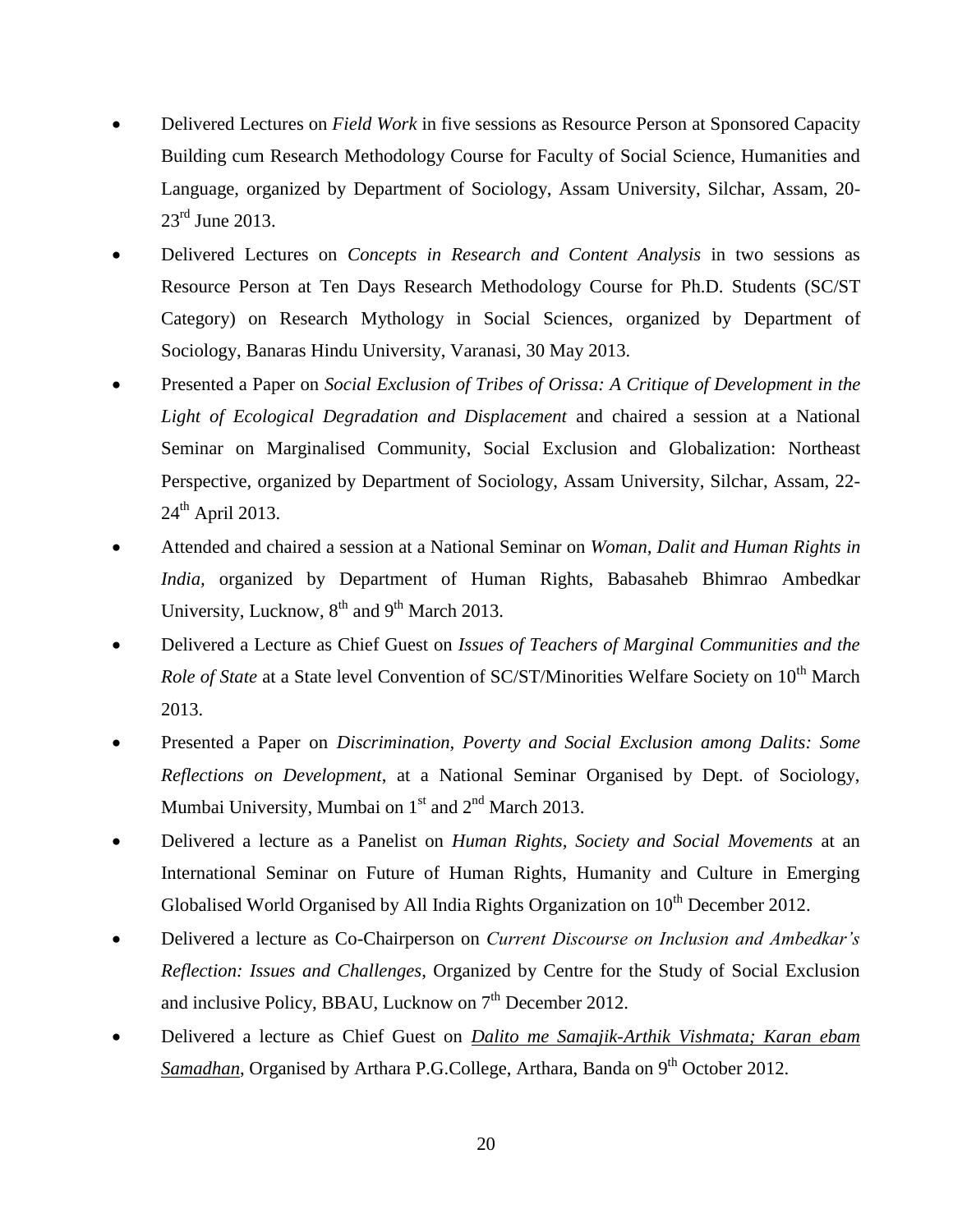- Delivered a lecture at a consultancy meeting on *Shifting of Dalit Issues and the Priority*  Organised by CARE India, Lucknow on  $7<sup>th</sup>$  August 2012.
- Delivered two lectures as a Resource Person on *Globalization, Human Rights and Status of Indian Women* at a Refresher Course in Social Science, Organized by Academic Staff College, Santh Gadge Baba Amravati University, Amravati, Maharashtra on 1<sup>st</sup> August 2012.
- Delivered two lectures as a Resource Person on *Globalization, Identities and Gender* at a Orientation Programme, Organized by Academic Staff College, Santh Gagde Baba Amravati University, Amravati, Maharashtra on 31 July 2012.
- Delivered Lecture as a Resource Person and Chief Guest at the Valedictory Function "*The Social Philosophy of Dr. B.R.Ambedkar",* on 25th March 2012, in a National Seminar Organized by K.G.K (P.G.) College, Moradabad U.P.
- Guest in a State level Public Hearing on *Right to Education* at Lucknow and delivered a lecture on 'Right to Education: The Prospects and Challenges', Orgnaised by Vigyan Foundation, Lucknow on 24rd March 2012.
- Delivered a Lecture as a Resource Person and Guest of Honour in the topic Sociology *of Education and Promotion of Human Rights and National Values in Indian Higher Education Scenario* on 24 and 25 January 2012, at a National Seminar Organised by Dept. of Education, L.N.College, Korua, Patkura, Kendrapda, Odisha.
- Delivered a Lecture as a Resource Person and Guest of Honour in the topic Sociology *of Terrorism: Some Pretext and Context* on 22 and 23 January 2012, at a National Seminar Organised by Dept. of Sociology, L.N.College, Korua, Patkura, Kendrapda, Odisha.
- Guest at a State level Public Hearing on *Right to Education Stocktaking under the aegis of SCoRE (State Collective for Right to Education)* in Lucknow and delivered a lecture on 'Right to Education: A Collective Responsibility of NGOs and Government', jointly organized by Action aid and OXFAM on 23rd December 2011.
- *Poverty and Education Linkages: A Sociological Exploration of Empowerment of Dalits in Eastern Uttar Pradesh* Paper Presented at Indian Sociological Conference, Organized by Centre for the Study of Social Systems, Jawaharlal Nehru University, New Delhi, 11-12, December 2011.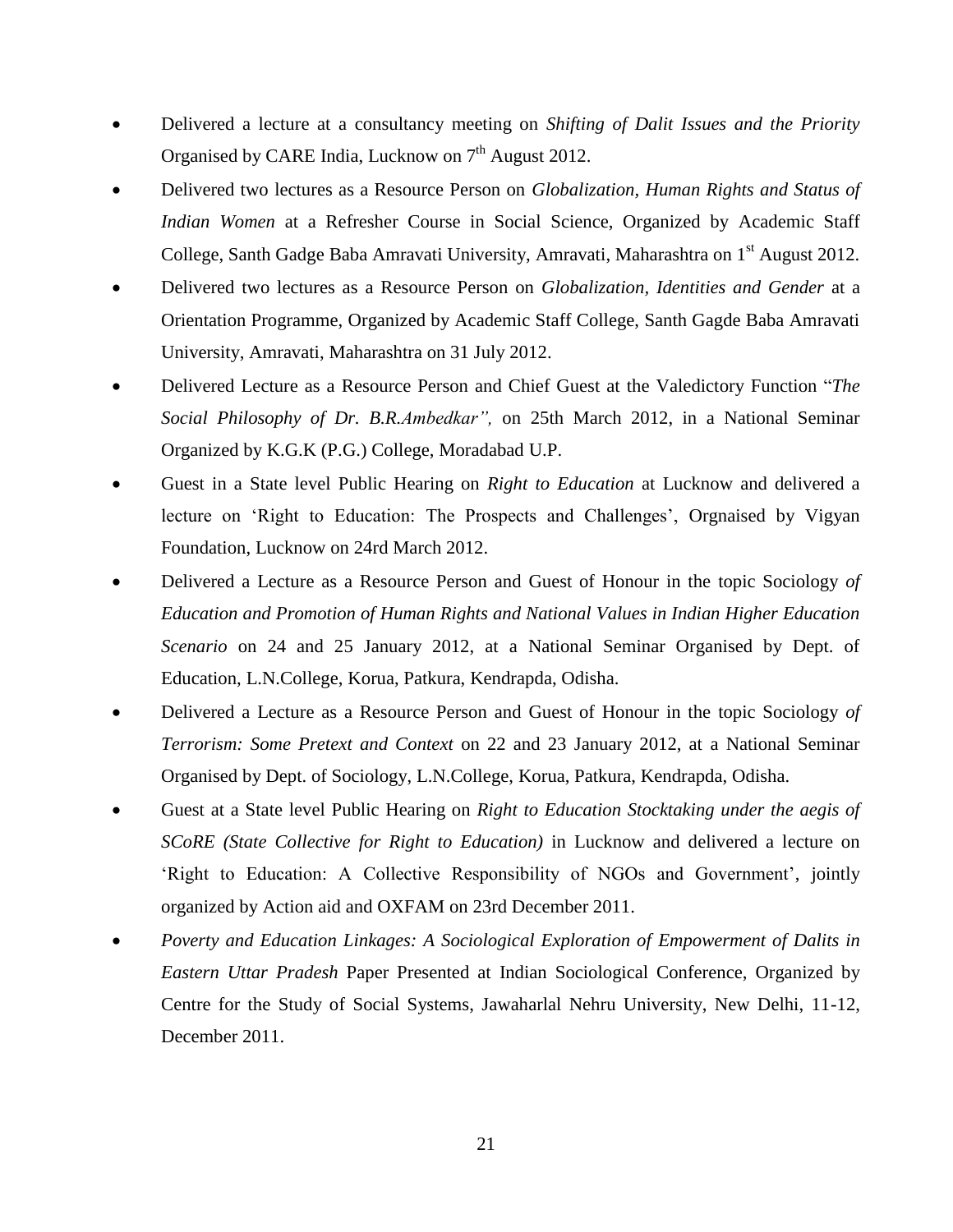- *Poverty, Deprivation and Food Availability: Issues of Basic Human Rights of Dalits in Uttar Pradesh*, Paper Presented at a National Seminar Organized by Department of Law, Babasaheb Bhimrao Ambedkar University, Lucknow, 16 November 2011.
- Delivered a Lecture as a Resource Person at the 15th U.P. Govt. Degree Colleges' Academic Society and National Seminar on *Challenges in Higher Education and Vision 2020,*  organized by Maharaja Bijili Pashi P.G. College, Ashiyana, Lucknow on 27-28n March 2011.
- *Korean Culture: An Exploration*, Paper Presented at an International Seminar, Organized by Researchers' Association for the Study of Korea, East Asian Studies Department, University of Delhi, Delhi, 18-19 February, 2011.
- Delivered a Lecture as a Resource Person and Chief Guest at the Valedictory Function "*Rural Development and Change*" on 6th February 2011, in a National Seminar Organized by Marathi Samajsastriya Parisad at Gadhienglaj, Kolhapur, Maharashtra.
- Delivered a Lecture as a Resource Person on "*Cultural Perspective of Social Justice: Ambedkar's Negation of Hinduism and Embracing Buddhism*" on 20<sup>th</sup> January 2011, at a Symposium Organized by Dr. Ambedkar Studies Centre at Vidyant College, Lucknow.
- Delivered a Lecture as a Resource Person on "*Globalization, Social Exclusion and Social Justice*" on 19<sup>th</sup> January 2011, at a Symposium Organized by Dr. Ambedkar Studies Centre at Vidyant College, Lucknow.
- *Social Exclusion, Poverty and the Health of Dalits in Uttar Pradesh: A Reflection from Field*  Paper Presented at India Sociological Conference, Organized by Department of Sociology, Ravenshaw University, Cuttack, 27-29, December 2010.
- *Gandhian Model of Empowerment and Profile of Dalit Women in Panchayati Raj: A Field View from Eastern Uttar Pradesh,* Paper Presented at a National Seminar Organized by Institute of Gandhian Thought and Peace Studies, University of Allahabad, Allahabad, 4-5 December 2010.
- Attended as a Resource Person and Discussant at a National Seminar on *Rural Development in India: Problems, Changing Prospects and Implementation Strategies*, Organized by D.A.V. College, Kanpur, 27-29 November 2010.
- *Barriers to Learning: Dalits in Post Independent India*, A Paper Presented at the International Conference of Education, Research and Innovation Organized by International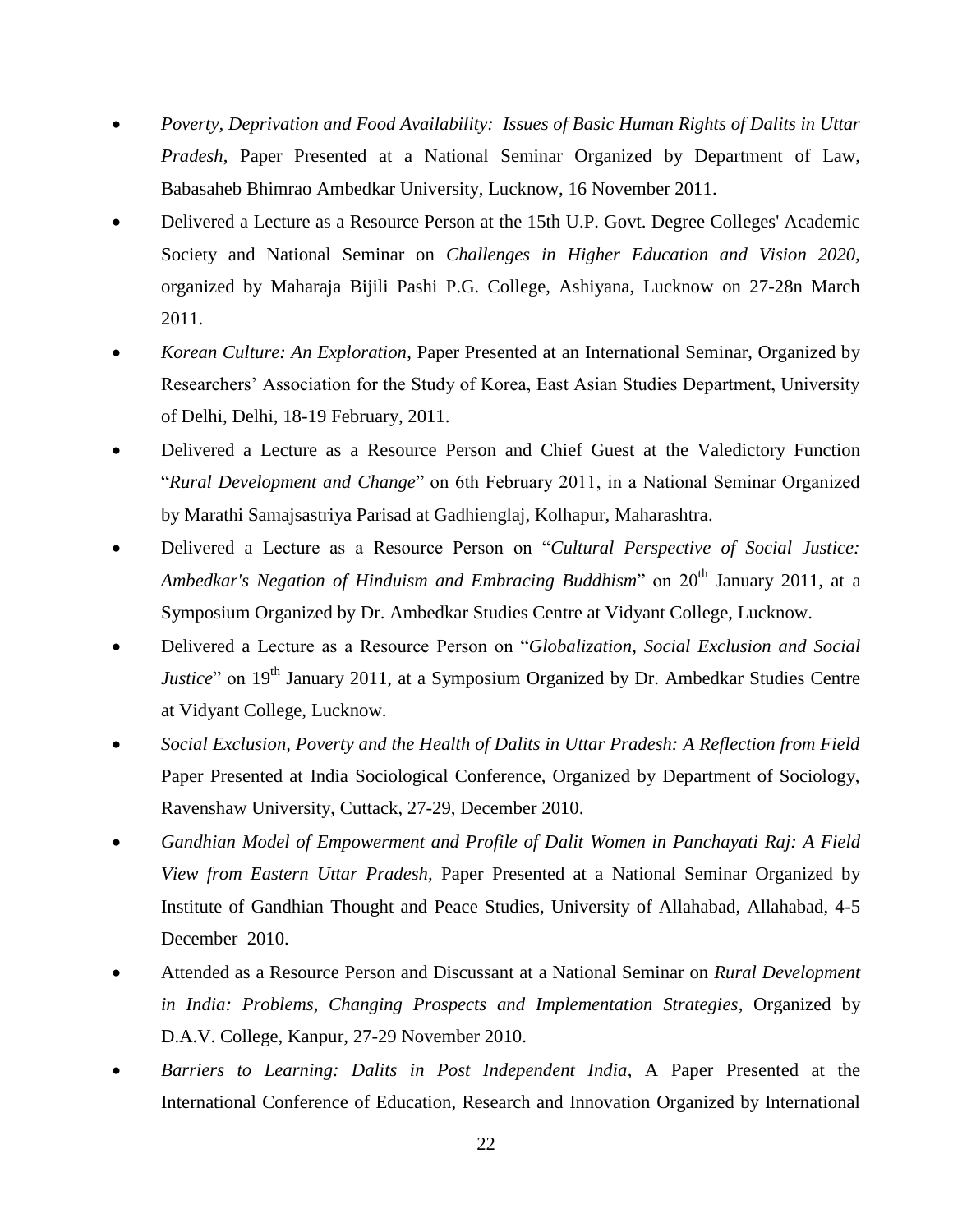Association for Technology, Education and Development, Madrid, Spain, 15-17 November 2010.

- Attended and chaired two sessions at a National Seminar on *Minorities and Other Excluded Groups of Indian Society, organized by R.C.A. Girls' P.G. College, Mathura, on 5 and 6<sup>th</sup>* October 2010.
- Attended three days National level Workshop as an Item Writer on *Preparation of Question Bank* Jointly Organized by Association of Indian Universities, New Delhi and Santh Gagde Baba Amravati University, Amarvati, on 30 Septembr-2 October 2010.
- Delivered two lectures as a Resource Person on *Sociology of Poverty: Concepts and Theories; and Genesis, Elements and Various Dimensions of Ecological Movements in India and Other Countries* at a Refresher Course of Sociology, Organized by ASC, Santh Gagde Baba Amravati University, Amravati, on 29 September 2010.
- *Sociology of Budget: Some Concerns and Dalits,* Presented Paper at a Seminar Jointly Organized by National Dalit Forum and Gautama Buddha Rural Institute, New Delhi at BBAU, Lucknow on 17<sup>th</sup> Septembers 2010.
- Participated at an International Conference on *Citizenship and Democracy: Lessons from Decade Long Global Research Partnership*, Jointly Organised by PRIA and IDS, India Habitat Centre, New Delhi, 8<sup>th</sup> September 2010.
- *Social Transformation and Political Participation of Dalit Women's in Panchayats of U.P.*, Paper Presented at a National Symposium Organized by Department of Sociology, Babasaheb Bhimrao Ambedkar University, Lucknow, 29<sup>th</sup> March 2010.
- Panelist for Session *Dalit Leadership in Panchayats: Issues and Concerns* at a National Consultation of Civil Society and Academic Institutions for Bridging Research and Practice: Interface between CSOs and Academic Institutions on Strengthening Dalit Leadership in Local Government for Ensuring Social Justice, Jointly Organized by Ambedkar Chair, IIPA, New Delhi and PRIA, New Delhi on 23-24<sup>th</sup> February 2010.
- *Social Structure and Change in Korea*, Paper Presented at an International Seminar, Organized by Researchers' Association for the Study of Korea, East Asian Studies Department, University of Delhi, Delhi, 22-23 February, 2010.
- Chief Guest for Social Change Movement Ideological Series No. 2 Debate on *Bahujan Andolan in 21st Century: Social, Economical, Cultural, Political and Educational*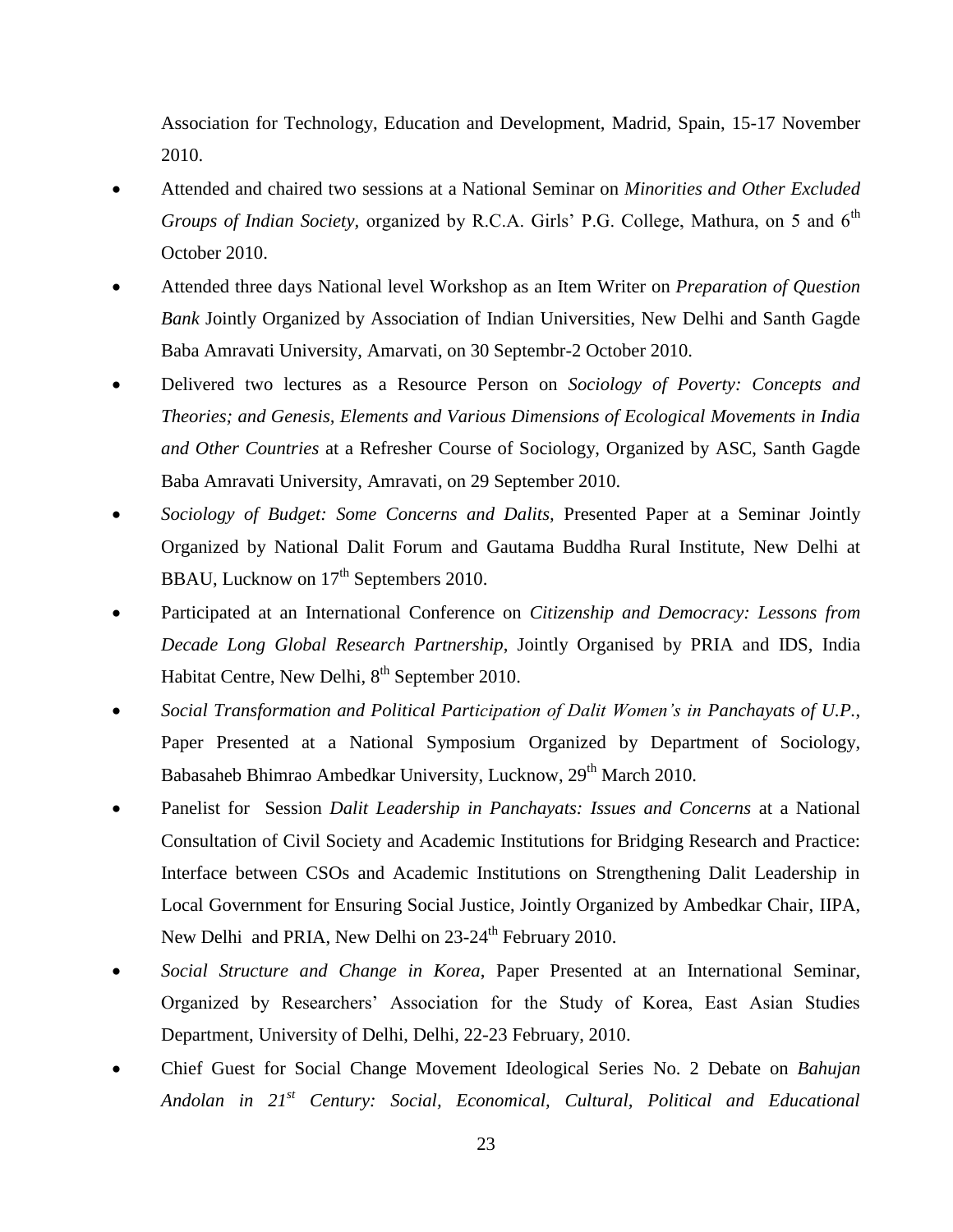*Perspective,* Organized by Tathagat Vikhu Sewak Sangh Family, Raibareli on 21 February 2010*.*

- *Ecological Movements in India*, Paper Presented at a National Seminar Organized by Department of History, Babasaheb Bhimrao Ambedkar University, Lucknow, 18<sup>th</sup> February 2010.
- *Higher Education and Educational Empowerment of Dalits in Post-Independent India: Cause, Concern and Reflection* Presented Paper at a National Seminar Organized by Ambedkar Chair, CSS/SSS, Jawaharlal Nehru University, 6-7 December 2009.
- *Sambidhan ke Aeiney me Hamara Lokatantra,* Presented Paper and Chaired a Session at a National Seminar Organized by Astitwa Bahuudhesiya Manab Uthan Sansthan, Lucknow, 26 November 2009.
- *Poverty and Social Exclusion: Reflections on Dalits of Rural India* paper Presented at India Sociological Conference, Organized by Department of Sociology and Social Work, University of Kashmir, Srinagar, 10-12, October 2009.
- Delivered Lecture as a Resource Person on *Impact of Globalization on Dalit Community* on 15<sup>th</sup> September 2009, at a Training Programme Organized by Action Aid India, Lucknow Regional Office from  $14<sup>th</sup>$  to  $16<sup>th</sup>$  September 2009.
- Attended as a Chief Guest and Key Speaker on *Dalit Concerns: Challenges and Possibilities*, Workshop Organized by *Dalit* Action Group, Lucknow on 4-5<sup>th</sup> September 2009.
- *Dalit Women—the Victims of Doubly Discrimination: Some Sociological Reflections* Paper Presented at a National Seminar, Organized by Lucknow University, Lucknow, 27 February-1 March, 2009.
- *Social Ecology of Korea: Some Reflections on Economy, Society and Culture*, Paper Presented at an International Seminar, Organized by Researchers' Association for the Study of Korea, East Asian Studies Department, University of Delhi, Delhi, 20-21 February, 2009.
- *Social Exclusion of Tribes of Orissa: A Critique of Development in the Light of Ecological Degradation and Displacement* Paper Presented at a Seminar, Organized by Centre for the Study of Social Exclusion and Inclusive Policy, Babasaheb Bhimrao Ambedkar University, Lucknow, 24 March, 2009.
- Delivered a Lecture on the topic *Relevance of Sociology in the Present Context and the Emerging Challenges, at Kishan P.G.College, Behraich, Uttar Pradesh on 30<sup>th</sup> January 2009.*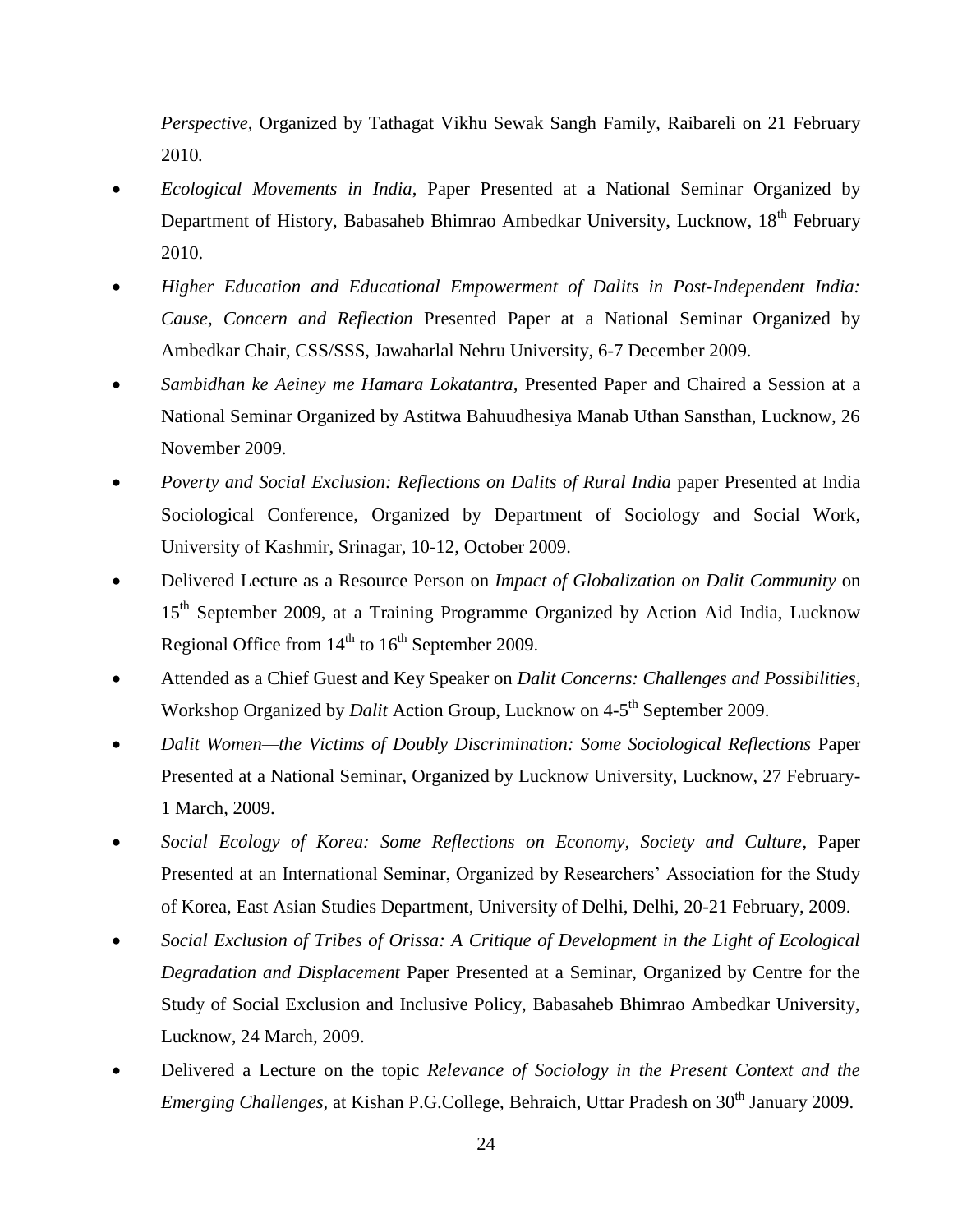- Delivered a Lecture on the Topic of *Social Ecology-Concept, Issues and Concerns* Department of Sociology, Assam University, Silchar, Assam, 5<sup>th</sup> November 2008.
- *Gramin Sashaktikaran, Vikas Yojanae, ebam Paribartan: Bartman Sandarv me ek Naye Pahal ki Jarurat,* Paper Presented as a Resource Person at a National Seminar Organized by Buddha P.G.College, Kushinagar, Uttar Pradesh on 17-18 October, 2008.
- *Caste: Past, Present and Future,* Paper Presented at a National Seminar, Organised by SC/ST Students, Teaching and Non-Teaching Staff Association, BHU, Varanasi, 2nd February 2007.
- *Liberating Ethos of Religion: A Critical Appraisal*, Paper Presented at an International Seminar, Organised by M. G. Kashi Vidyapeeth, 4-6 November, 2006.
- *Globalisation, Poverty and Indian Situation: A Sociological Exploration*, Paper Presented at an International Seminar, Organised by M. G. Kashi Vidyapeeth, 4-6 December, 2004.
- *Environmental Sociology: A Review*, Paper Presented at the All India Sociological Conference, December, 2003.
- *Development and Ecological Crisis: A Sociological Analysis*, Paper Presented at U.P. Sociological Conference, Organised by M. G. Kashi Vidyapeeth, November 2003.
- *Media, Development and Change,* Paper Presented at a National Seminar, Organised by M. G. Kashi Vidyapeeth, October 2003.
- *Youth Empowerment: Issues and Concerns*, Paper Presented at a National Seminar, Organised by University of Lucknow, August 2003.
- *Environment, Ethical Principles and Social Movements*, Paper Presented at an International Seminar, Organized by BORDA and NISWASS, Bhubaneswar, October 2002.
- *Information Technology, People's Participation and the Role of Government*, Paper Presented at a National Seminar, Organised by Dr. B.R. Ambedkar University, Agra, 2001.

#### **Research Supervision**

- Supervision of students for M.Phil. Degree in Sociology (twenty two awarded and one submitted)
- Supervision of research students for Ph.D. Degree in Sociology (Seven awarded and one submitted and four pursuing)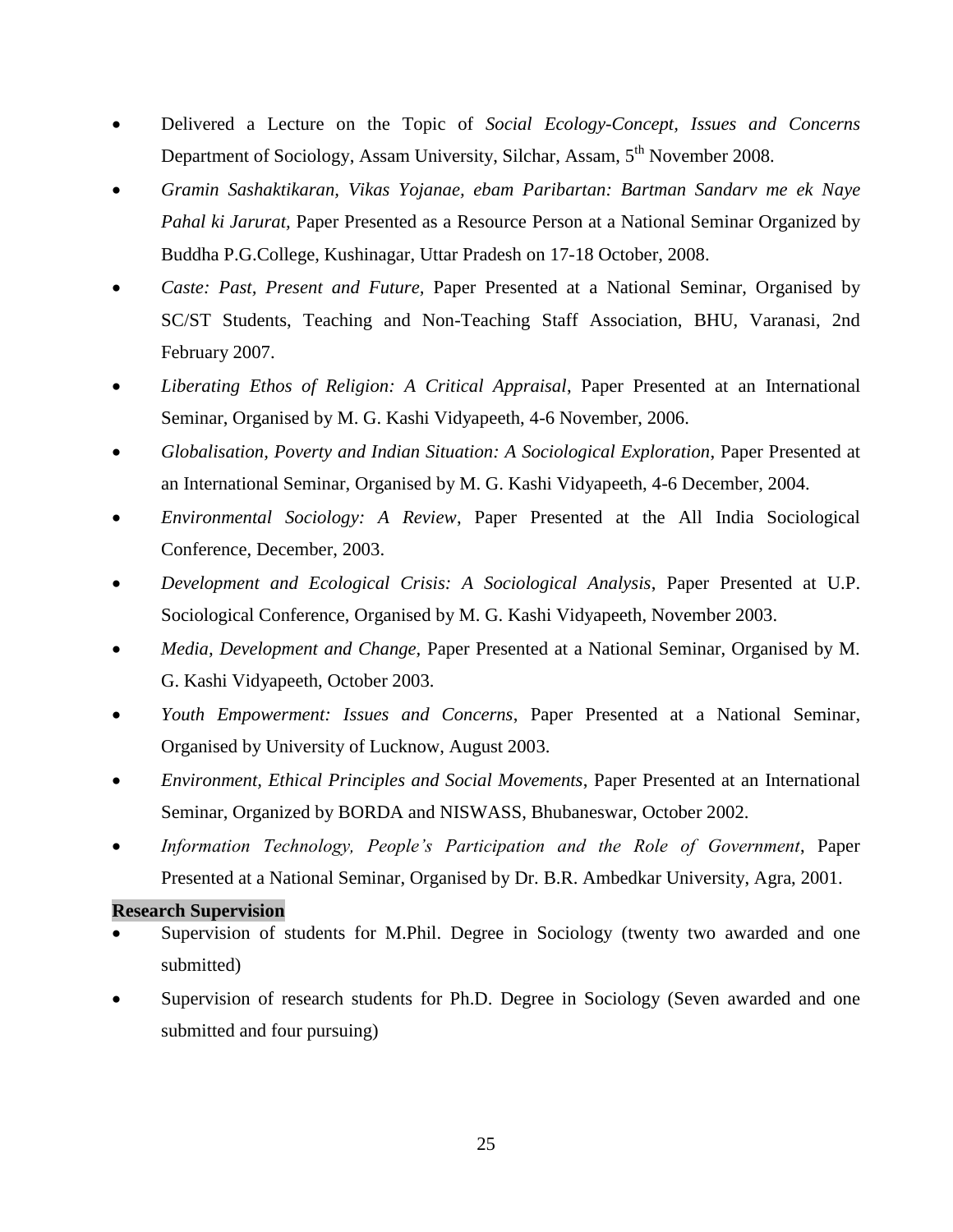## **Visiting Faculty**

 Offered a course as Visiting faculty to the students of M.A. (Social Work) IV Semester, Sociology *of Ecology and Environment,* Department of Sociology and Social Work, Banaras Hindu University (BHU), Varanasi, Session: *2006-07.*

## **Countries Visited Abroad**

Spain, Switzerland, Germany, Hungary, Slovakia, Austria

## **Training Programme in Hindi Language**

- Participated in Scientific and Technical Terminology training programme from 14/1/2014 to 15/1/2014 on *Agriculture Innovation and Technical terms* Sponsored by Commission for Scientific and Technical Terminology, MHRD, Deptt. of Higher Education, New Delhi at B.B. Ambedkar University, Lucknow
- Participated in Scientific and Technical Terminology training programme from 28/10/2010 to 29/10/2010 on *Technical terms in Social Sciences* Sponsored by Commission for Scientific and Technical Terminology, MHRD, Deptt. of Higher Education, New Delhi at B.B. Ambedkar University, Lucknow

## **Sports Activities**

Member, (Lawn Tennis) University Annual Sports 2014, held on 12-13 March 2014.

## **Training of Yoga**

 Participated and successfully completed one week *Guru Master Choa Kok Sui Yoga Vidya Pranic Healing* Course at Varanasi, December 2006 (All India Yoga Vidya Pranic Healing Foundations Trust)

## **Administrative Experience and Member in Academic Bodies**

## **Administrative Position Held**

- Professor In Charge, Engineering Section, Babasaheb Bhimrao Ambedkar University, Lucknow from  $6^{\text{th}}$  June 2020 onwards
- Dean, Ambedkar School of Social Sciences, Babasaheb Bhimrao Ambedkar University, Lucknow from  $10^{th}$  February 2020 onwards
- Proctor, Babasaheb Bhimrao Ambedkar University from 4th October 2019 onwards
- Chairman, Equal Opportunity Cell, Babasaheb Bhimrao Ambedkar University from September 2019 onwards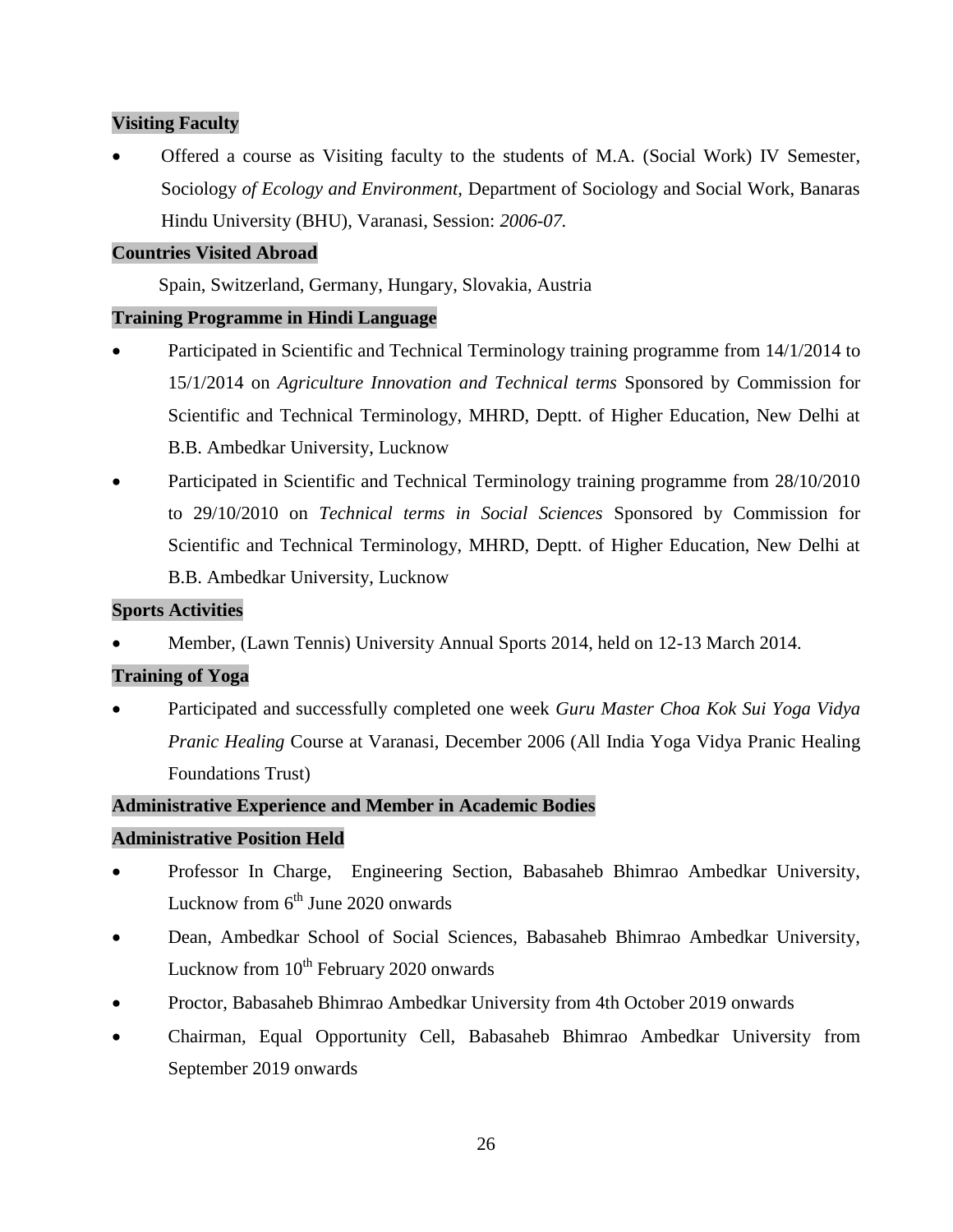- Chairman, Works Committee to Priorities Civil and Electric Work of the university, Babasaheb Bhimrao Ambedkar University from June 2019 onwards
- Coordinator, Residential Coaching Academy, Babasaheb Bhimrao Ambedkar University from 17 December 2014 –December 2015.
- Coordinator, Deptt. of Social Work, Babasaheb Bhimrao Ambedkar University for July 2014.
- Coordinator, Distance Education Programme, Babasaheb Bhimrao Ambedkar University from February 2014.
- **•** Head, Department of Sociology, Babasaheb Bhimrao Ambedkar University, Lucknow  $(26<sup>th</sup>)$ November 2011 to  $25<sup>th</sup>$  November 2014).
- Director, Dr. Ambedkar Studies Centre, (UGC Epoch Making Indian Thinker) Babasaheb Bhimrao Ambedkar University, Lucknow from 17.03.2010 to 1.05.2015.
- Public Relation Officer, Babasaheb Bhimrao Ambedkar University, Lucknow from 17.1.2011 to  $24^{\text{th}}$  August 2012.
- Coordinator, Babasaheb Bhimrao Ambedkar University Service Scheme from  $30<sup>th</sup>$  January 2009 to  $4^{\text{th}}$  September 2012.
- Coordinator, UGC Sponsored Remedial Coaching Centre for Scheduled Caste and Scheduled Tribe Students, M.G.Kashi Vidyapeeth, Varanasi (14 July 2005 to 11 December 2007).
- Warden, N.D. Hostel, M.G. Kashi Vidyapeeth from November 2003 to November 2004.

# **NAAC**

- Assessor, NAAC (National Assessment and Accreditation Council), Bangalore.
- Participated an NAAC Awareness Programme, organized by Lucknow Public College of Professional Studies, Gomati Nagar, Lucknow on 22nd June 2019

# **Member UGC Committees**

- Nominated by UGC as Expert for Advisory Committee, Dr. Ambedkar Studies Centre, S.L. Bawa D.A. V. College, Batala, Punjab.
- Member, Expert Committee, Epoch Making Indian Thinkers (Dr. Ambedkar) Attended the Meeting to Review/ Evaluate Proposal for Continuation of Ambedkar Studies Centre in Universities and Colleges on <sup>3rd</sup> May 2013.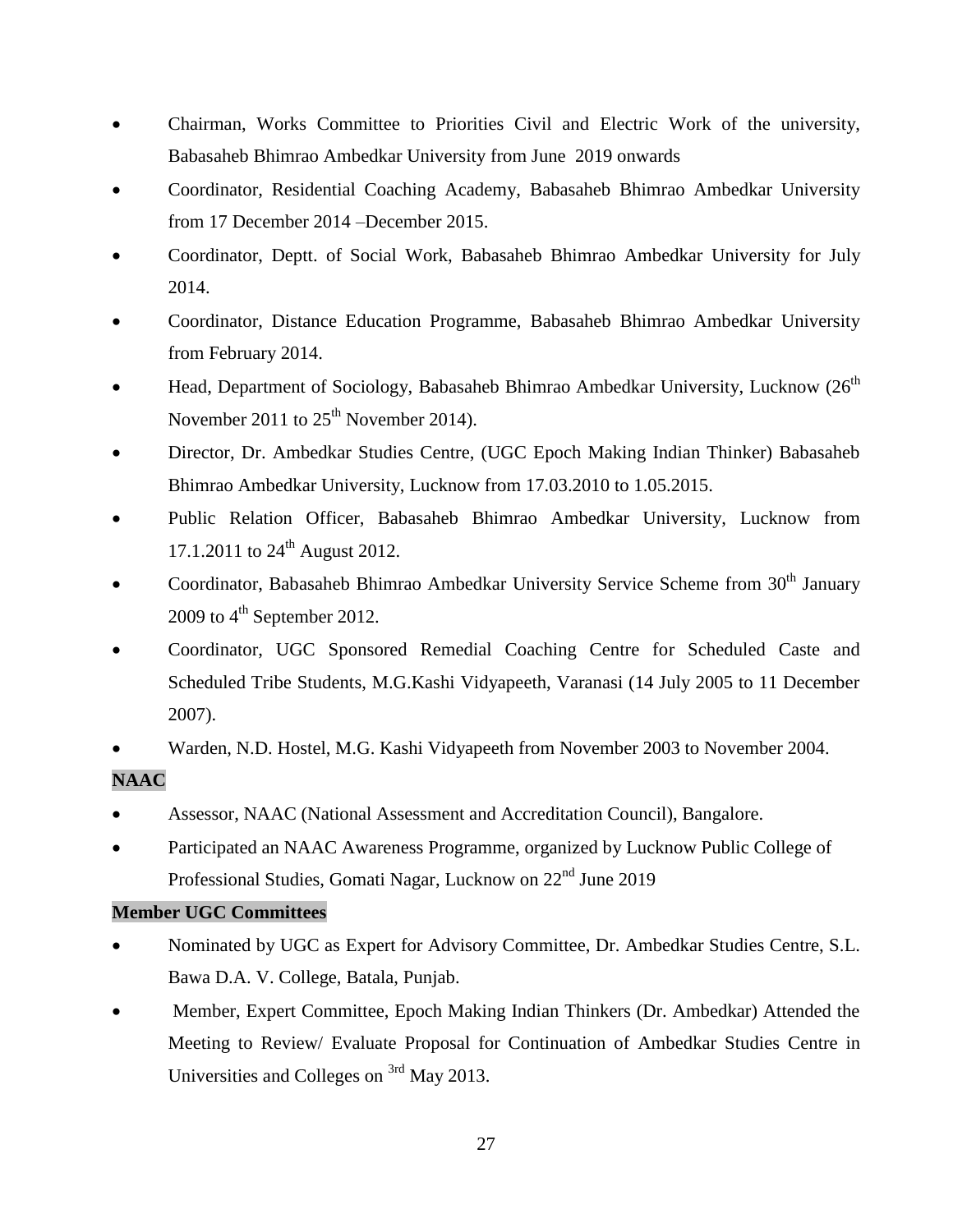- Member, Expert Committee, Epoch Making Indian Thinkers (Dr. Ambedkar) Attended the Meeting to Review/ Evaluate Proposal for Continuation of Ambedkar Studies Centre in Universities and Colleges on  $3<sup>rd</sup>$  May 2013.
- Member, Expert Committee, Epoch Making Indian Thinkers (Dr. Ambedkar) Attended the Meeting to Evaluate Proposal to Establish Ambedkar Centre in Universities and Colleges on  $5<sup>th</sup>$  February 2013.

## **Expert in Public Service Commission /Higher Education Commission**

- Expert for Evaluation Work, Uttar Pradesh Public Service Commission, Allahabad 2020
- Expert, Selection Committee, U P Higher Education Commission, Allahabad, 2019
- Expert for Evaluation Work, Uttar Pradesh Public Service Commission, Allahabad 2019
- Expert for Moderation Work, Uttar Pradesh Public Service Commission, Allahabad 2019
- Expert for Evaluation Work, Madhya Pradesh Public Service Commission, Indore 2017

### **Member of Highest Academic Bodies**

- Member, Academic Council, Babasaheb Bhimrao Ambedkar University, Lucknow, from August 2015 onwards.
- Member, Board of Management, Babasaheb Bhimrao Ambedkar University, Lucknow, 6 August 2014 to  $25<sup>th</sup>$  November 2014.
- Member, Academic Council, Babasaheb Bhimrao Ambedkar University, Lucknow, from  $26<sup>th</sup>$  November 2009 to  $25<sup>th</sup>$  November 2014.
- Member, Executive Council, M.G. Kashi Vidyapeeth, Varanasi (17 January 2006 to 16 January 2007 and 16 January 2007 to 15 January 2008, 18 January to 18 November 2009).

### **Chairman /Member of Board of Studies/Departmental Research Committee (DRC)**

- Member, Research Degree Committee (RDC), Deptt. of Home Science and Family Studies, Babasaheb Bhimrao Ambedkar University since 06<sup>th</sup> August 2020 onwards
- Member, Board of Studies (BoS), Deptt. of Sociology, Allahabad University since September 2018.
- Member, Research Degree Committee (RDC), Deptt. of Sociology, Dr B R Ambedkar University, Agra since December 2017.
- Member, Board of Studies (Sociology), Dr. B R Ambedkar University, Agra.
- Member, School Board, Deptt. School for Ambedkar Studies, Babasaheb Bhimrao Ambedkar University since June 2015.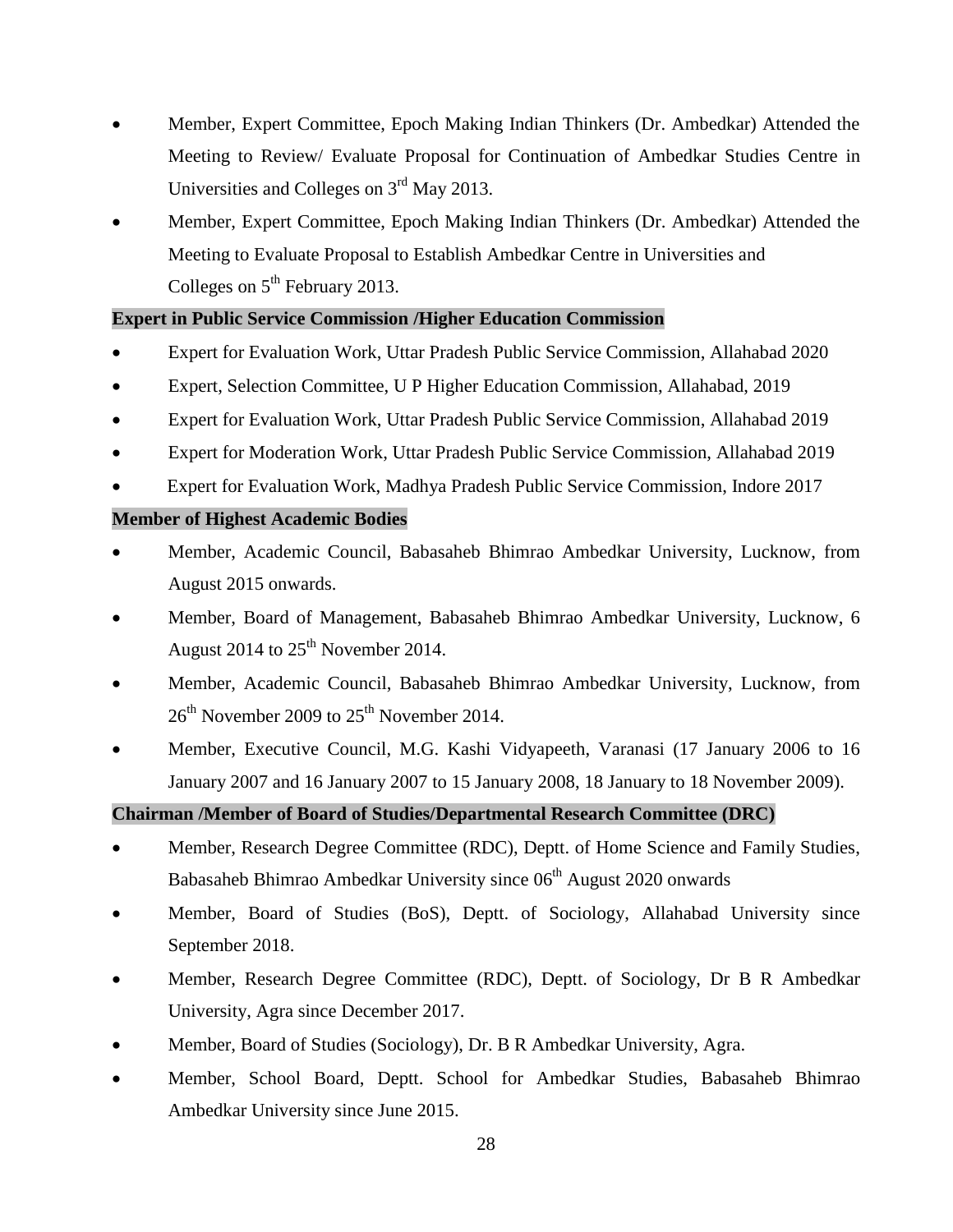- Member, Board of Post Graduate Studies (BPGS), Deptt. of Sociology, Babasaheb Bhimrao Ambedkar University since December 2014.
- Chairman, Board of Post Graduate Studies (BPGS), Deptt. of Sociology, Babasaheb Bhimrao Ambedkar University since December 2011 to November 2014.
- Chairman, Departmental Research Committee, Deptt. of Sociology, Babasaheb Bhimrao Ambedkar University, Lucknow, since December 2011 to November 2014.
- Member, Departmental Research Committee, Babasaheb Bhimrao Ambedkar University, Lucknow, May 2008 to November 2011.
- Member, Board of Studies (Sociology), C.S. Maharaj University, Kanpur.
- Member, Departmental Research Committee (DRC), Department of Sociology, Babasaheb Bhimrao Ambedkar University from 30<sup>th</sup> January 2009 to November 2012.
- Member, Board of Post Graduate Studies (BPGS) Babasaheb Bhimrao Ambedkar University Service Scheme from  $30<sup>th</sup>$  January 2009 to November 2012.
- Member, Board of Studies, Department of Sociology, M.G.Kashi Vidyapeeth, Varanasi July 2007 to July 2008.
- Member, Research Degree Committee (RDC), Department of Sociology, M.G.Kashi Vidyapeeth, Varanasi July 2004 to July 2005.

### **Member in Advisory Committees/Boards**

- Member, Advisory Board, Samudayik Kalyan Avam Vikas Sansthan, Kushinagar.
- Member, Sub Committee of SC/ST Advisory Committee, Babasaheb Bhimrao Ambedkar University, Lucknow (No.993/BBAU/10 Dated 27.0810).
- Member, Advisory Committee, UGC-SAP, Dept. of Sociology, Babasaheb Bhimrao Ambedkar University, Lucknow, 2011.
- Member, SC/ST Advisory Committee (as per UGC guidelines), Babasaheb Bhimrao Ambedkar University, Lucknow from 14.02.2010.
- Member, Advisory Committee, Dalit Action Group (DAG), Uttar Pradesh.
- Member, Advisory Committee, University SC/ST Coaching Centre Babasaheb Bhimrao Ambedkar University, Lucknow from 1 December 2009.
- Member, Advisory Committee, UGC Sponsored SC/ST/Minority IAS/PCS Coaching Scheme, Vasanta College for Women, Rajghat Fort, Varanasi (August 2005 to 18 November 2008).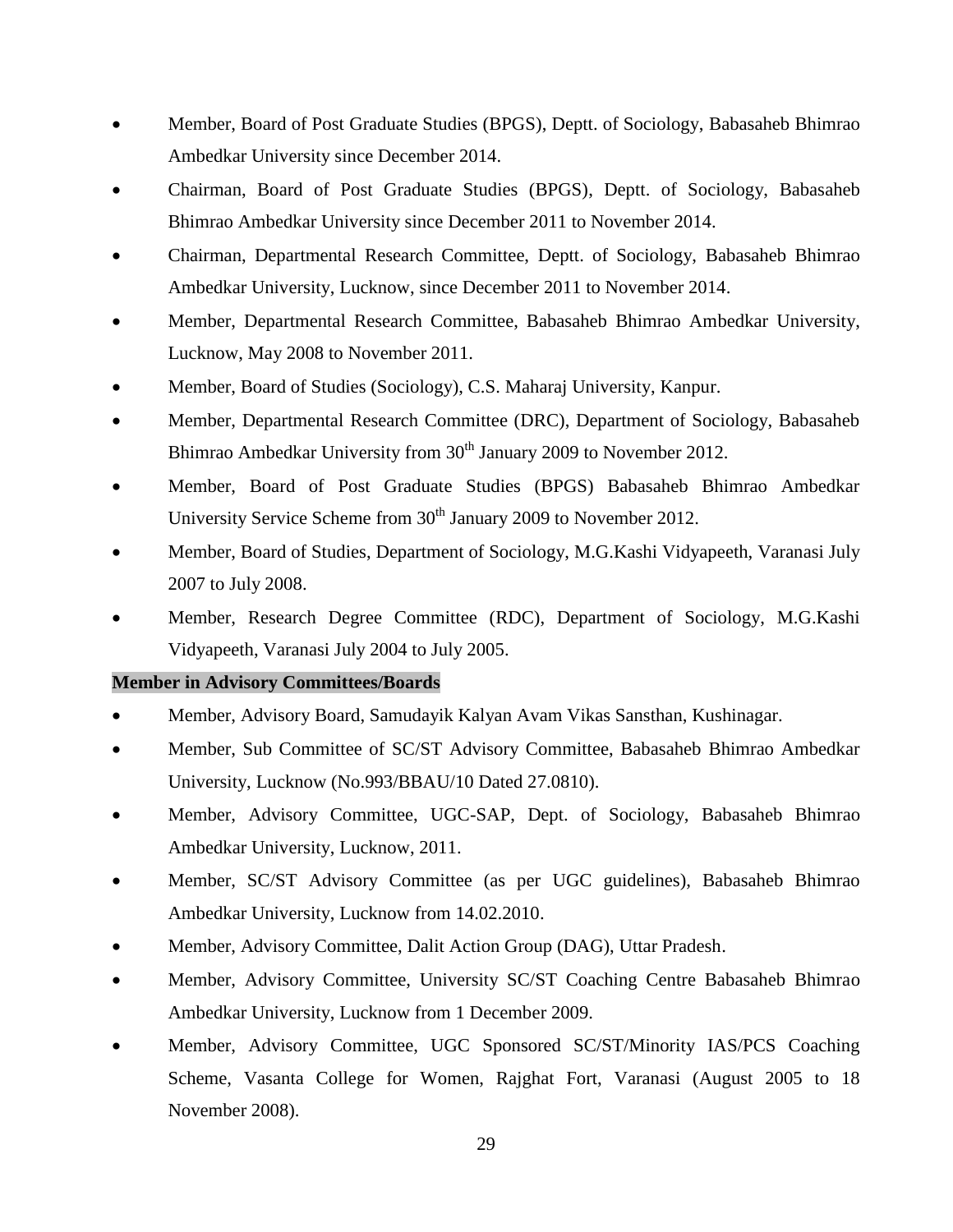## **Examination Conducted as Centre Superintend/Observer**

- Observer, CTET Exam conducted in Lucknow by CBSE, New Delhi on 13/6/2018
- Coordinator, Dr. Babasaheb Ambedkar University of Social Sciences Entrance Examination 2015, Lucknow Centre, Lucknow.
- Observer, Officers' Training School AMC Centre & School for PG Diploma in Health Care Management Exam, 18-21 October 2014.
- Coordinator, Hyderabad Central University Entrance Examination 2012, Lucknow Centre, Lucknow.
- Observer, Officers' Training School AMC Centre & School for PG Diploma in Health Care Management Exam, 21-23 July 2011.
- Coordinator, Hyderabad Central University Entrance Examination 2011, Lucknow Centre, Lucknow.
- Centre Superintendent to Conduct the Departmental Examination for the Post of Lower Division Clerk, Babasaheb Bhimrao Ambedkar University, Lucknow, 2011 (No.24/R-LDC/2011 dated 2.2.2011).
- Centre Superintendent to conduct the Departmental Examination for the Post of Lower Division Clerk, (RCA) Babasaheb Bhimrao Ambedkar University, Lucknow 2011 (No.25/R-LDC (RCA)/2011 dated 2.2.2011).
- Centre Superintendent to conduct the Departmental Examination for the Post of Upper Division Clerk, Babasaheb Bhimrao Ambedkar University, Lucknow on 7 March 2011.
- Coordinator to Conduct the Departmental Examination for the Post of Upper Division Clerk, Babasaheb Bhimrao Ambedkar University, Lucknow on 16 August 2010 (815/BBAU/10 date 03.08.10).
- Coordinator, Hyderabad Central University Entrance Examination 2010, Lucknow Centre, Lucknow.
- Member, Flying Squad, Babasaheb Bhimrao Ambedkar University, Lucknow, from  $14<sup>th</sup>$ September 2009 to  $18<sup>th</sup>$  September, 2009.
- Coordinator to Conduct the Departmental Promotion Examination for the Post of Sr. Assistant, Babasaheb Bhimrao Ambedkar University, Lucknow on 1<sup>st</sup> June 2009.
- Member, Flying Squad, M.G.Kashi Vidyapeeth, Varanasi from March 2006 to  $15<sup>th</sup>$  April 2006.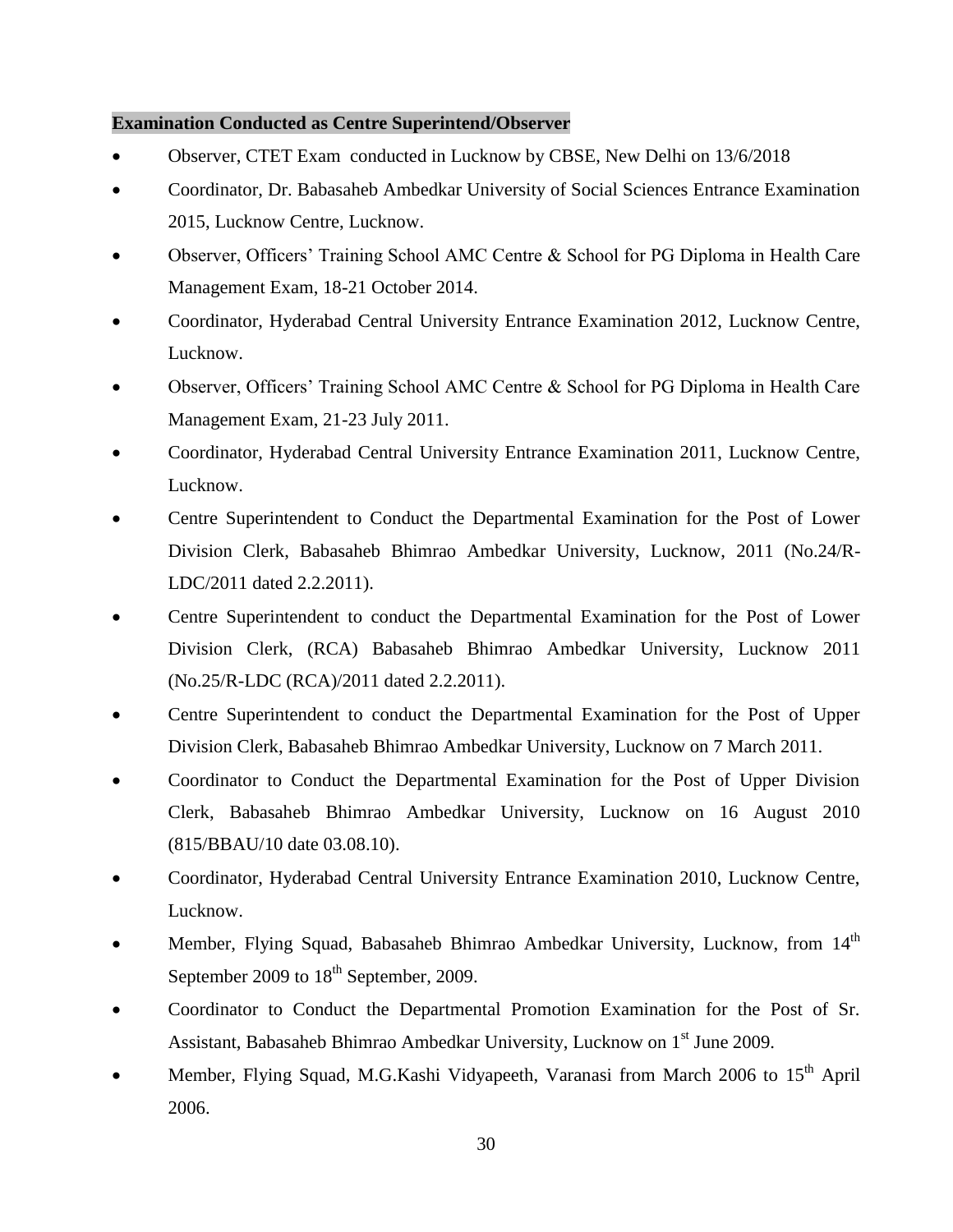#### **Member of Selection and Screening Committees**

- Member as Dean of the School, Screening Committee for Selection of Professor/Associate Professor and Assistant Professor in Political Science, History, Public Administration, Economics and Sociology, Babasaheb Bhimrao Ambedkar University, Lucknow, 2020.
- Member, Screening Committee for Promotion from Stage 2-3 under CAS for Sociology Department, Babasaheb Bhimrao Ambedkar University, Lucknow, 2020
- Member, Selection committee for PGT and TGT, Kendriya Vidyalaya Sangathan, Regional Office, Lucknow, 11/02/2029 to 16/02/2019
- Member, Senior/Selection Grade Committee for Sociology Deptt, RCA Girls (PG) College, Mathura Dr. B R Ambedkar University, Agra, 20/03/2017.
- Member, Screening Committee for Library Science, Babasaheb Bhimrao Ambedkar University, Lucknow, 18/1/2017.
- Member, Selection Committee for the post of Stenographer, Babasaheb Bhimrao Ambedkar University, Lucknow, 28/7/2015.
- Member, Screening Committee for Promotion from Stage 2-3 under CAS for Sociology Department, Babasaheb Bhimrao Ambedkar University, Lucknow, 2014.
- Member, Selection Committee for Cashier, Babasaheb Bhimrao Ambedkar University, Lucknow, 2014.
- Chairman cum convener, Screening Committee for Recruitment of Research Assistant, CSSE&IP, Babasaheb Bhimrao Ambedkar University, Lucknow.
- Member, Selection Committee, Uttar Pradesh Madhyamik Shikshya Seva Chayan Board, Allahabad, 24 September 2009.
- Member, Selection Committee, Uttar Pradesh Madhyamik Shikshya Seva Chayan Board, Allahabad,  $9-10^{th}$  November 2009.
- Member, Selection Committee, Non teaching post, Babasaheb Bhimrao Ambedkar University, Lucknow,  $12<sup>th</sup>$  August, 2009.
- Member, Selection Committee, Uttar Pradesh Madhyamik Shikshya Seva Chayan Board, Allahabad,  $10-11^{th}$  August 2009.
- Member, Departmental Promotion Committee (Group C and D Employees)), Babasaheb Bhimrao Ambedkar University, Lucknow, 10 June 2009 to 09 June 2010.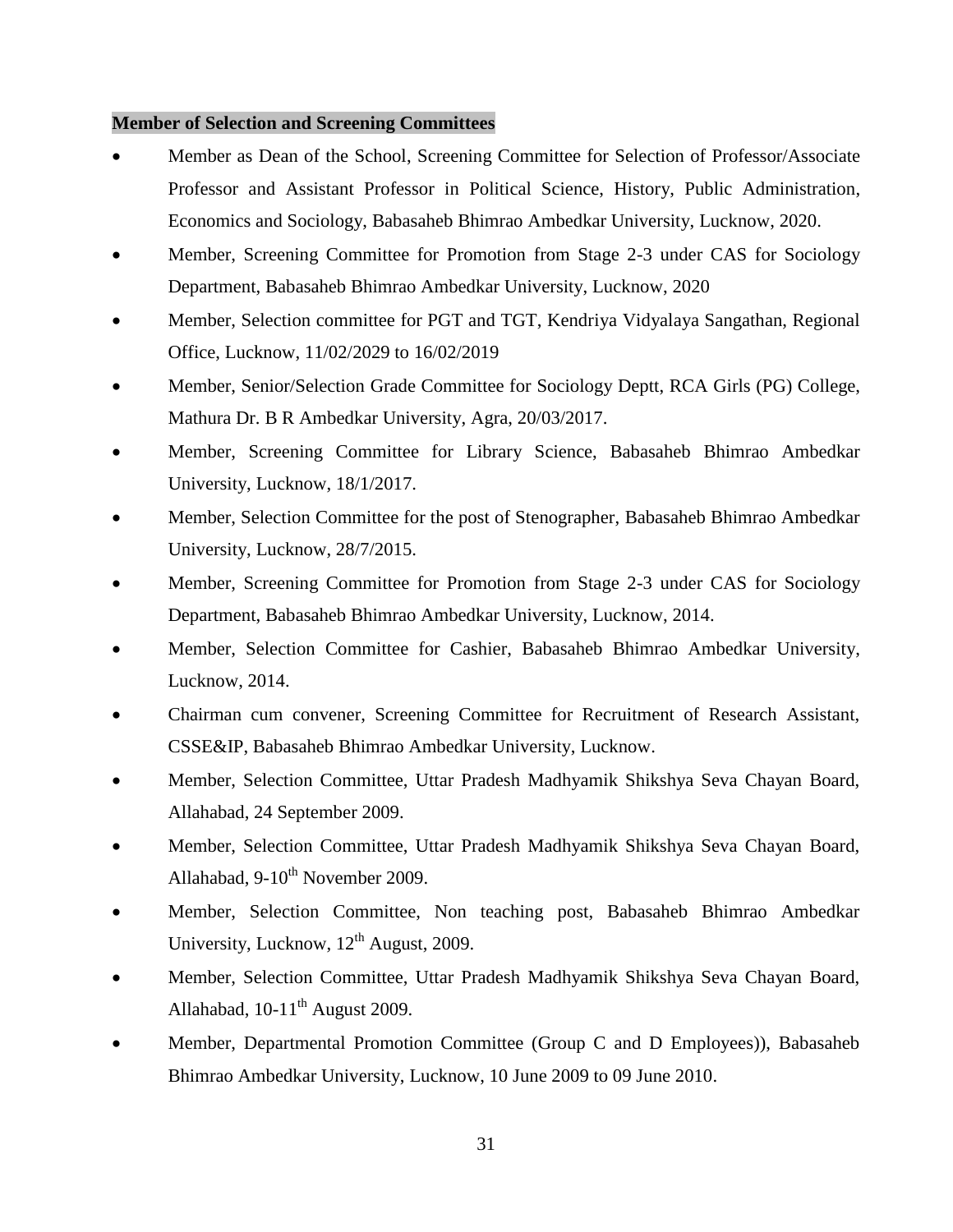#### **Member of Admission Committees**

- Member, Admission Committee, School of Education, Babasaheb Bhimrao Ambedkar University, Lucknow, Session 2015-16
- Member, Admission Committee, Dept. Information Technology, Babasaheb Bhimrao Ambedkar University, Lucknow, Session 2015-16
- Member, Admission Committee, Dept. of Sociology, Babasaheb Bhimrao Ambedkar University, Lucknow, Session 2015-16.
- Chairman, Admission Committee, Dept. of Sociology, Babasaheb Bhimrao Ambedkar University, Lucknow, Session 2014-15.
- Chairman, Admission Committee, Dept. of Sociology, Babasaheb Bhimrao Ambedkar University, Lucknow, Session 2013-14.
- Chairman, Admission Committee, Dept. of Sociology, Babasaheb Bhimrao Ambedkar University, Lucknow, Session 2012-13.
- Member, Admission Committee, Dept. of Sociology, Babasaheb Bhimrao Ambedkar University, Lucknow, for Sessions 2009-10, 2010-11 and 2011-12.
- Member, Hostel Admission Committee, Babasaheb Bhimrao Ambedkar University, Lucknow, Session 2009-10.

### **Member in Campus Development Committees**

- Member, Committee for Purchase of UTM Fire Wall of the University Computer Centre, Babasaheb Bhimrao Ambedkar University, Lucknow 2020.
- Chairman as Proctor, Committee for Ventilation Grill in the Central Library, Babasaheb Bhimrao Ambedkar University, Lucknow August 2020.
- Member, Committee for Designing the Main Gate of the University, Babasaheb Bhimrao Ambedkar University, Lucknow 2020.
- Chairman, Proctorial Board of the University, Babasaheb Bhimrao Ambedkar University, Lucknow 1919.
- Chairman, Priority of Civil and Electrical Work of the University, Babasaheb Bhimrao Ambedkar University, Lucknow 1919.
- Member, Committee for Designing the Main Gate of the University, Babasaheb Bhimrao Ambedkar University, Lucknow from August 2015.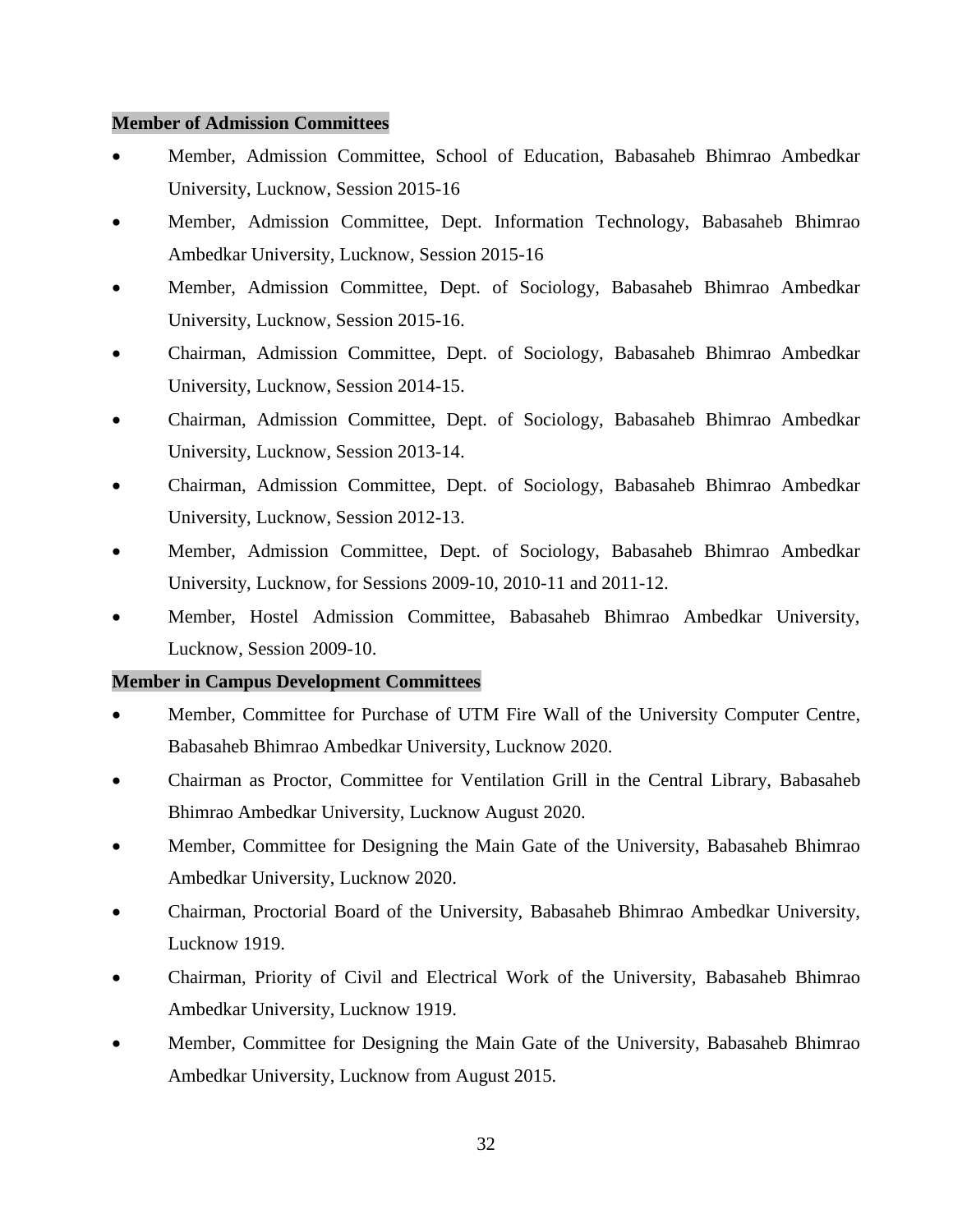- Member, Committee for Designing the Logo of the University, Babasaheb Bhimrao Ambedkar University, Lucknow.
- Member, Tender opening committee, Babasaheb Bhimrao Ambedkar University, Lucknow from January 2014 onwards.
- Member, Decide Modalities of the Statue, Pedestal, Canopy on the main gate of BBAU, Babasaheb Bhimrao Ambedkar University, Lucknow (Letter No 824/5(160)10 dated 03/08/10).

## **Member of Library Committees**

- Member, Review the Procedure of Book Purchasing in Central Library Babasaheb Bhimrao Ambedkar University, Lucknow.
- Member, Library Advisory Committee, Babasaheb Bhimrao Ambedkar University, Lucknow from 17.02.2010.

## **Member in Purchase Committees**

- Member, University Level Purchase Committee (ULPC) for recommending Purchases above Rs.50, 000, Babasaheb Bhimrao Ambedkar University, Lucknow, since January 2013 till  $31<sup>st</sup>$  June 2015.
- Member, Finalize the rate Contract for Purchase of Computer/Fax/Photocopier (Non consumable Items) Babasaheb Bhimrao Ambedkar University, Lucknow, since 18 December 2009.
- Member, Bust Purchasing Committee to Finalize and Purchase the Bust of Babasaheb Ambedkar, Babasaheb Bhimrao Ambedkar University, Lucknow.

### **Member of Other (Miscellaneous) Committees**

- Member, Committee for Issues of Dept. of Environmental Microbiology, Babasaheb Bhimrao Ambedkar University, Lucknow from July 2020.
- Member, Committee for pay Fixation of Prof. Ramchandra and F O Ramashankar Singh, Babasaheb Bhimrao Ambedkar University, Lucknow from July 2020.
- Member, Committee for Remuneration of Guest Faculty/Resource Person, Babasaheb Bhimrao Ambedkar University, Lucknow from July 2020.
- Member, Organizing Committee, International Symposium on *Biodiversity: Status, Utilization and Impact of Challenging Climatic Conditions* on 30-31 October 2014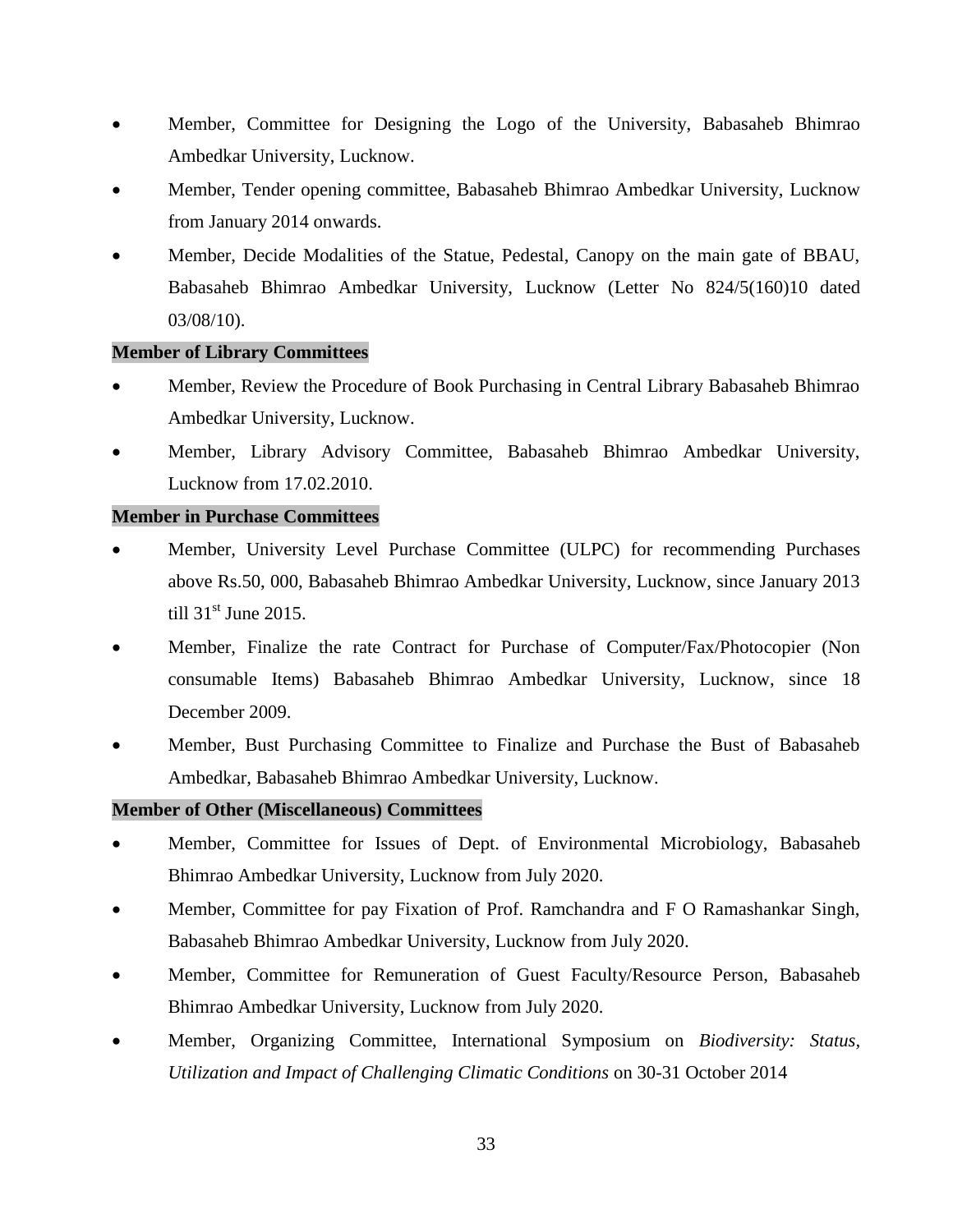- Member, Review the Fees Paid to Standing Counsel and Lawyers for the University, Babasaheb Bhimrao Ambedkar University, Lucknow.
- Member, Committee for Recommendation of Gold Medal to the Topper among SC/ST Students, Babasaheb Bhimrao Ambedkar University, Lucknow, from 1 February 2010.
- Member, R and P Rules Committee, Babasaheb Bhimrao Ambedkar University, Lucknow.
- Member, Committee for Preparation of Annual Report 2008-09, Babasaheb Bhimrao Ambedkar University, Lucknow, June 2009.
- Member, *Pandal* Committee for Ambedkar Jayanti Celebration, Babasaheb Bhimrao Ambedkar University, Lucknow, 14 April 2009.
- Member, Reception Committee for Foundation Day Celebration, Babasaheb Bhimrao Ambedkar University, Lucknow, 10 January 2009.

### **Membership in Professional Bodies**

- Regular C Member, International Sociological Association, Madrid, Spain
- Professional Member, Institute of Science (In Sc.), Bangalore
- Life Member (LMI-2601), Indian Sociological Society, New Delhi. (Approved by ISS Management Committee on 17 March 2007).
- Life Member, (LM845), Marathi Samajshatriya Parishad, Maharashtra.
- Senior Member, (10080090) International Economics Development Research Center (IEDRC), Malaysia.

### **Association with Journals**

- Member, Advisory Board, *Indian Journal of Dalit and Tribal Studies*, BHU, Varanasi.
- Member, Advisory Board, Journal of *Social Reality*, Darbhanga, Bihar.
- Member, Editorial Board, *Sanket: A Political, Social and Literary Journal*, Varanasi (2004- 2008).
- Circulation Editor, *The Fourth World: A Quarterly Journal,* National Institute of Social Work and Social Sciences (NISWASS), Bhubaneswar, during May to November 2002.

### **Seminar/Workshop Organized**

 Organized a Workshop on *It's Possible : Gender Equality*, in collaboration with PHIA, Lucknow, 7 March 2018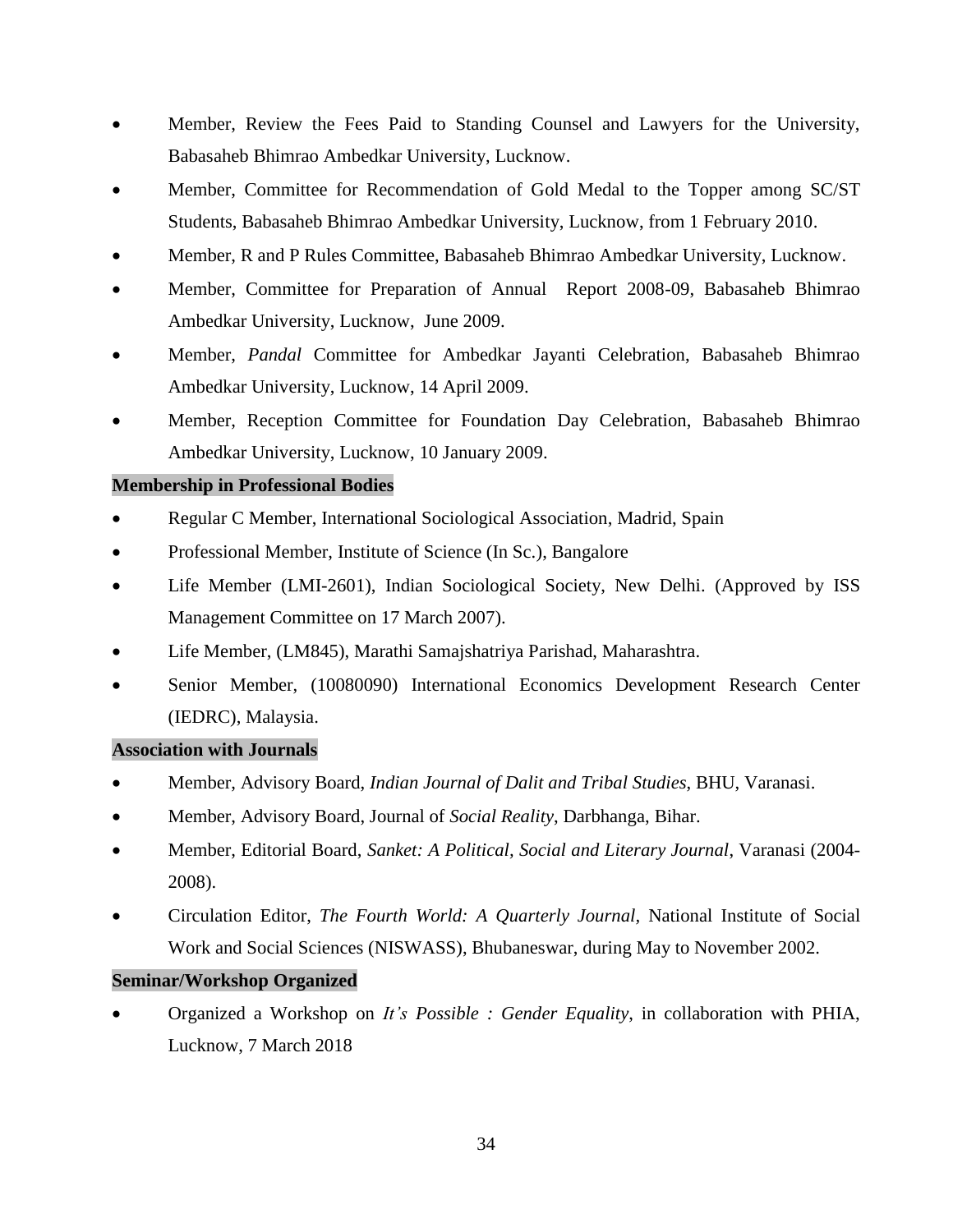- Organized a National Seminar on *Identity, Discrimination and Philosophy of Dr. Ambedkar,*  8-9<sup>th</sup> April 2013.
- Organized a National Seminar on *Dr. B.R. Ambedkar: Problem of Societal Exclusion and Construction of Inclusive Society,* 25-26, February 2011.

### **Lectures Organized**

- Prof. R.D. Maurya, Head, Dept. of Rural Development and Panchayatiraj, BANISS, Mohow, *'Globalisation, Rural Development and Panchayatiraj*' on 11/08/ 2015.
- Prof. Kiran Preet Kaur, Head, Dept. of Sociology, Punjab University, Chandigarh, *'*A Discourse on Research Methodology' on 26/11/ 2013.
- Prof. Rajesh Gill, Dept. of Sociology, Punjab University, Chandigarh, *"Relevance of Sociology for Social Reconstruction'* on  $7<sup>th</sup>$  August 2013.
- Prof. B.C. Barik, Vice Chancellor, Sambalpur University, Sambalpur, on *Migration of Labour*, on 6<sup>th</sup> May 2013.
- Prof. Ramaiah, Tata Institute of Social Sciences, Mumbai "*The Growing Crimes against*  Dalits in India: The Relevance of Dr. Ambedkar's Demand for Separate Settlement" on 2<sup>nd</sup> March, 2012.
- Prof. Vishwanath*,* Professor of Economic & Director, Dr. B.R. Ambedkar Study Centre, Mangalore University on "*Social Exclusion and Development Experience of Dalits in India*" on 2<sup>nd</sup> March, 2012.
- Prof. Ramaiah, TISS, Mumbai on "Development in Caste Society" on 15<sup>th</sup> September 2010.
- Prof. Sushama Yadav, IIPA, New Delhi on "Social Justice and Strategies for Social Inclusion" on 16 September 2010.
- Dr. Timothy Fitzgerald University of Sterling, (Scotland, U.K.) and Ryukoku University, (Kyoto, Japan), on "Ambedkar Buddhism and Global Discourse on Religion and Secular" on 29 July 2010.

### **Placement Activities**

Organized campus selection activities on  $15<sup>th</sup>$  September 2010 at SAS building where Action Aid recruited the Social Sciences students of BBAU.

### **Organized Orientation Course for Students**

 The students of sociology (P.G and Ph.D) were taken to Bankers Institute of Rural Development (BIRD), Kanpur Road, Lucknow for their orientation on 29-30 March 2011.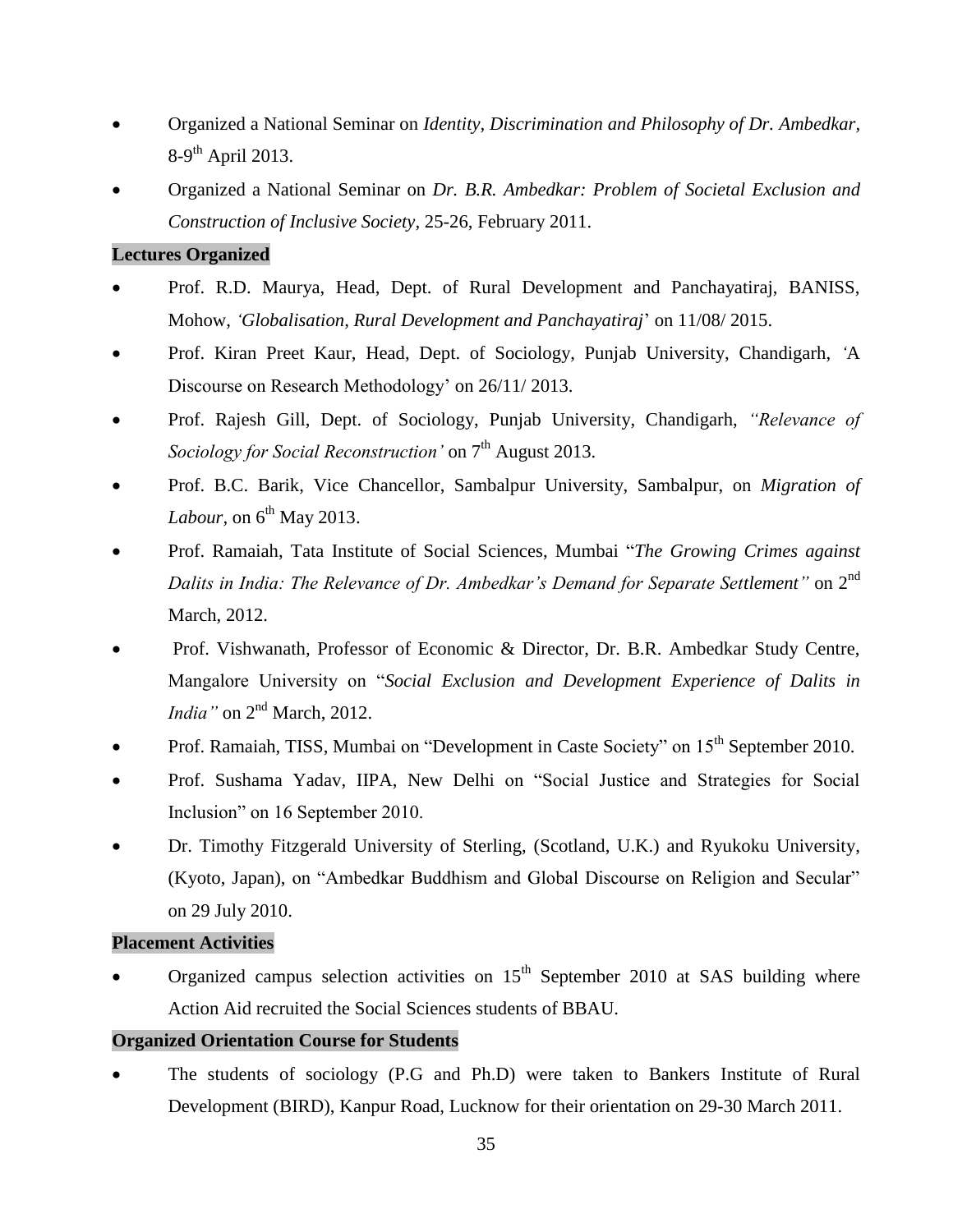## **Events Organized**

- Organized *Shram Daan* surrounding Rearing House Building BBAU on 22 September 2010.
- Organized *Shram Daan* in front SAS Building BBAU on19th February 2010.
- Organized *Shram Daan and Plantation of Rose Stems* in Vidya Vatika of BBAU on 5<sup>th</sup> November 2009.
- Organized *Shram Daan* on 28<sup>th</sup> October 2009 where more than 200 student volunteers participated, BBAU, Lucknow.
- Video Programme on "Peace is Possible by Way of Self Discovery" on 21<sup>st</sup> October 2009 where more than 150 students, employees, officers and teachers attended.
- Organized Poster Competition on  $27<sup>th</sup>$  August 2009 where 20 students participated and other teachers and students were present.
- Organized Debate Competition on  $25<sup>th</sup>$  August 2009 where more than 30 participants spoke on the theme of the debate and 70 others participated.
- *Sadbhavna Diwas* Rally was organized on 20<sup>th</sup> August 2009 where more than 500 students, teacher and employees participated.

### **Job Experience**

- Working as Professor of Sociology since 25 December 2011.
- Worked as Associate Professor in the Dept. of Sociology, School for Ambedkar Studies, Babasaheb Bhimrao Ambedkar University, Lucknow since 19<sup>th</sup> November, 2008 to 24 December 2011.
- Worked as a Reader in the Dept. of Sociology, Faculty of Social Sciences, Mahatma Gandhi Kashi Vidyapeeth, (A State University of Uttar Pradesh) Varanasi, from 24 December 2005 (Afternoon Joining) to 19 November 2008.
- Worked as a Lecturer in the Dept. of Sociology, Faculty of Social Sciences, Mahatma Gandhi Kashi Vidyapeeth, Varanasi, from 20 November 2002 to 24 December 2005.
- Worked as a Research Officer cum Faculty Member for MSW/BSW Programme, NISWASS, Bhubaneswar, from  $15<sup>th</sup>$  March to  $18<sup>th</sup>$  November 2002.